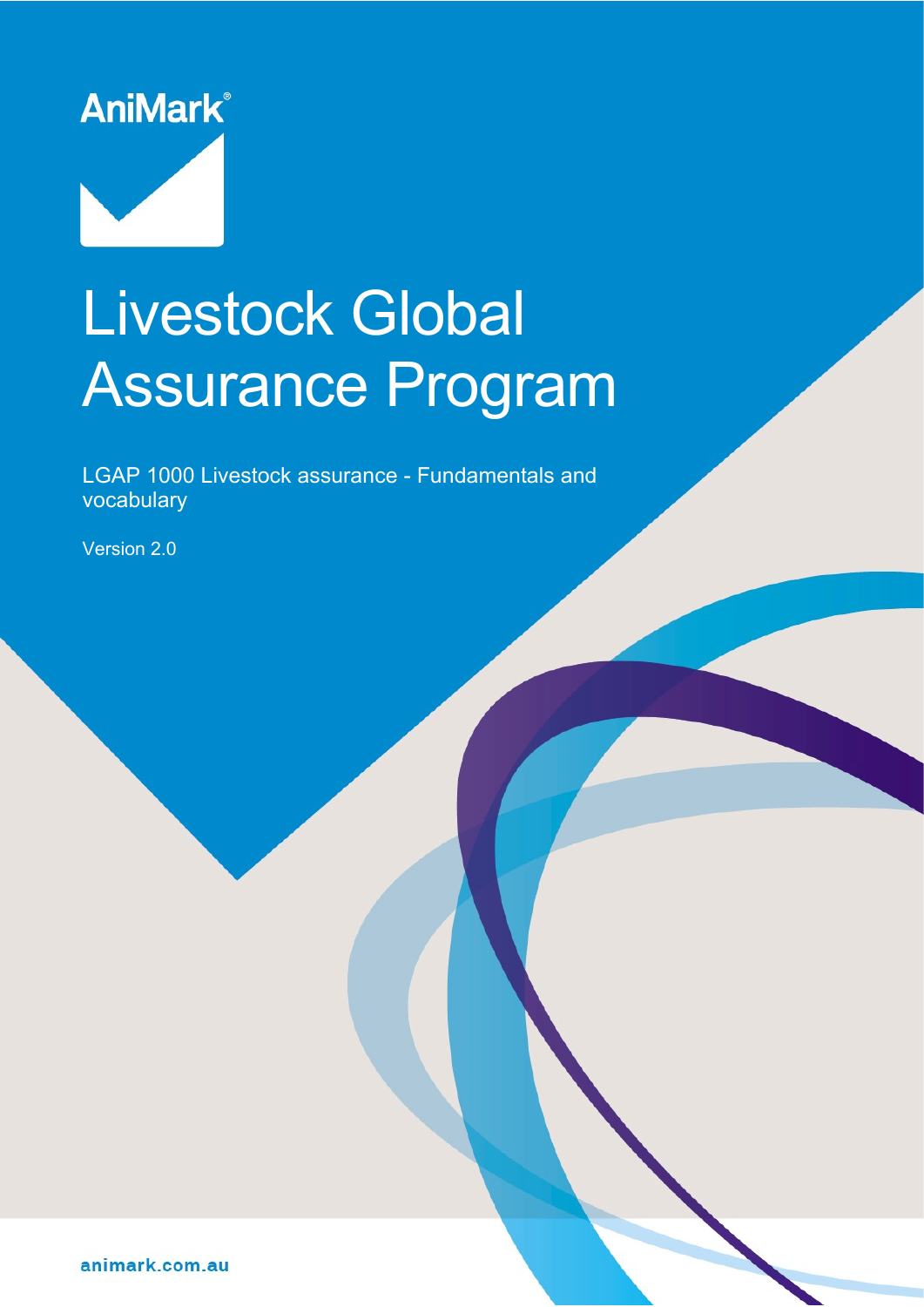#### © AniMark Limited 2021

All rights reserved. Unless otherwise specified, or required in the context of its implementation, no part of this publication may be reproduced or utilized otherwise in any form or by any means, electronic or mechanical, including photocopying, or posting on the internet or an intranet, without prior written permission. Permission can be requested from AniMark at the address below.

AniMark Limited Chief Executive Officer PO Box 1359 Milton QLD 4064 AUSTRALIA Phone: +61 (0)7 2102 3640 Email: [info@animark.com.au](mailto:info@animark.com.au) Website: [www.animark.com.au](http://www.animark.com.au/) Published in Australia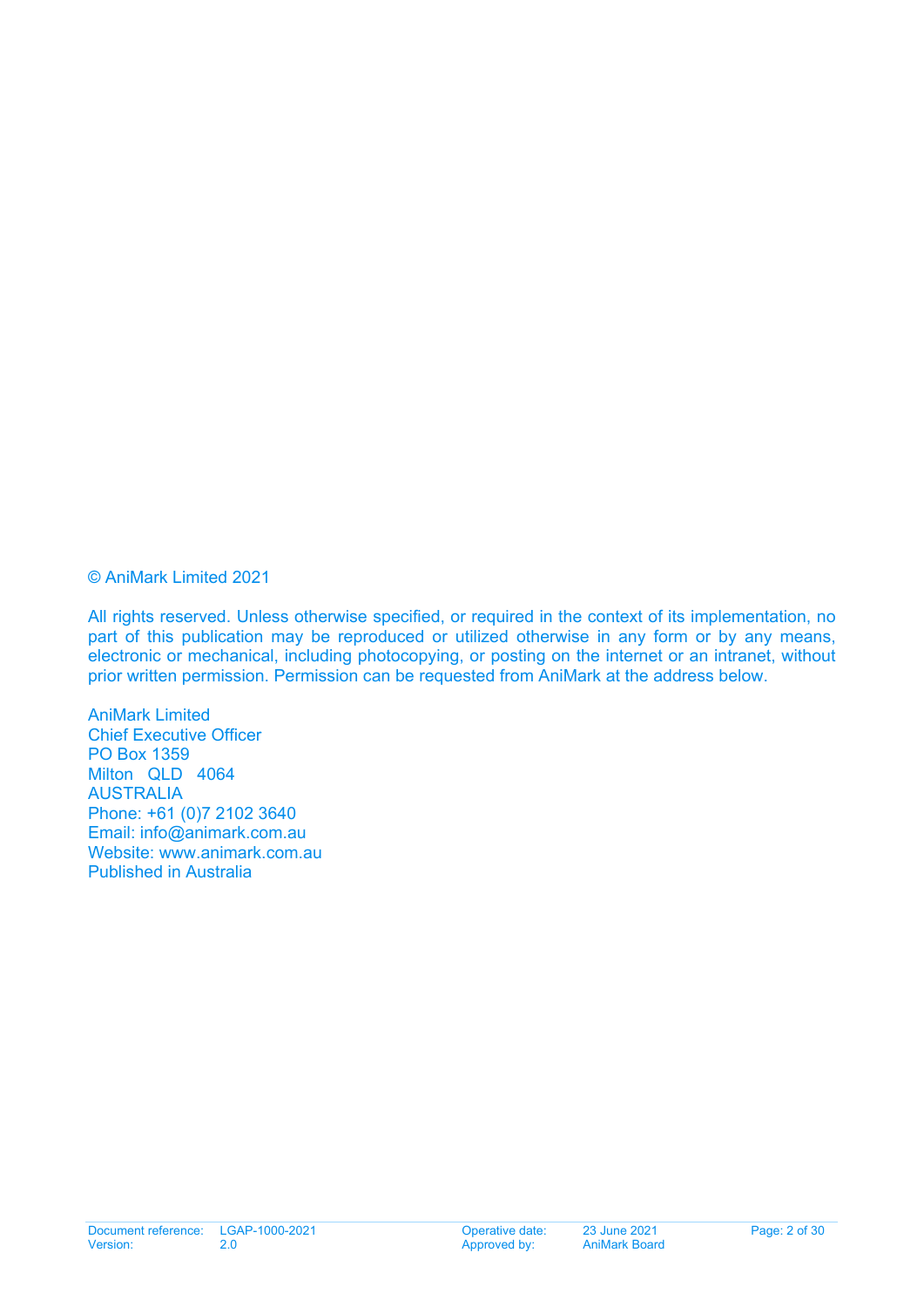# **Contents**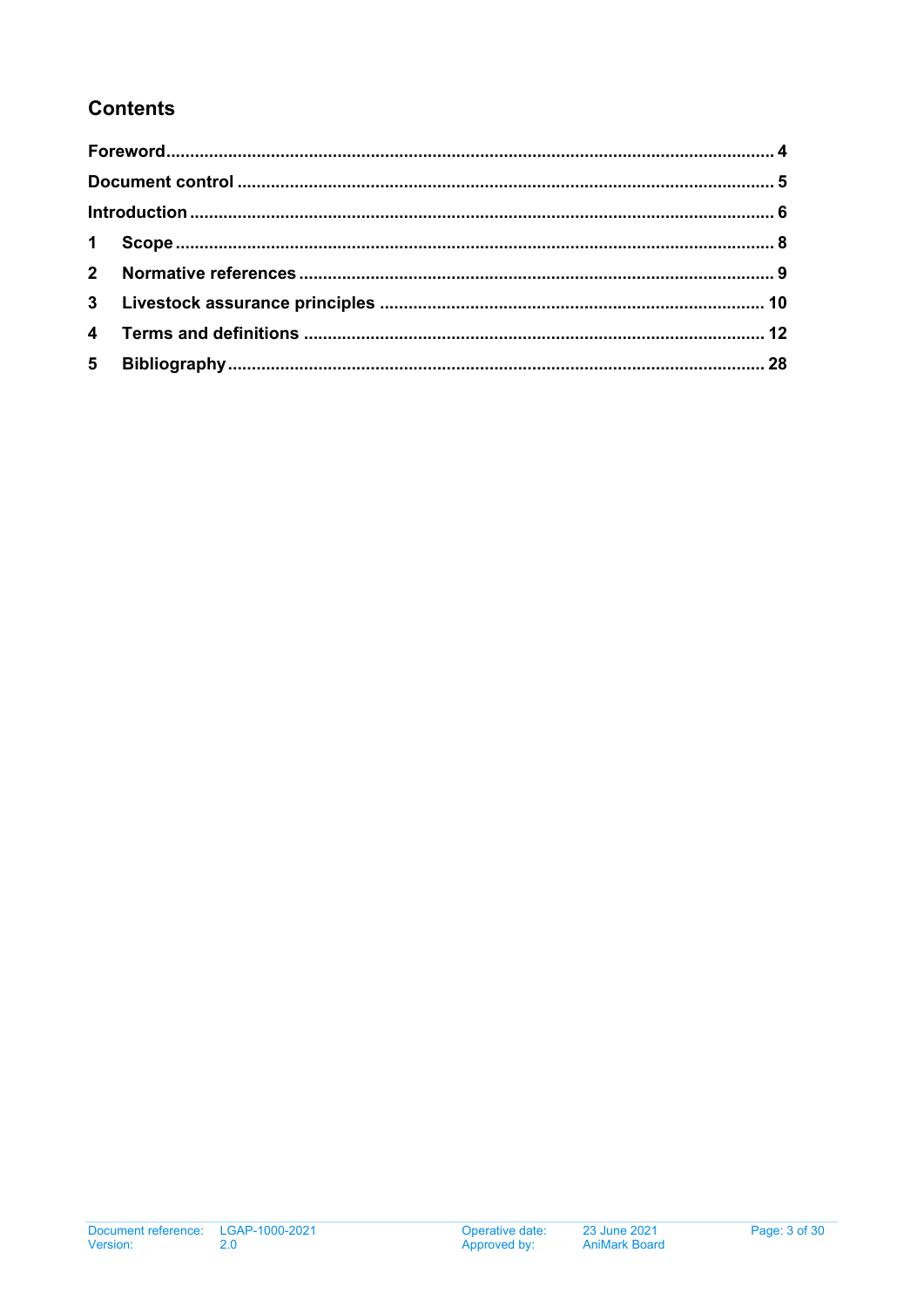## <span id="page-3-0"></span>**Foreword**

The Livestock Global Assurance Program (LGAP) is an international certification program for Operators and Facilities that export, import, manage and process livestock.

The LGAP Standards underpin LGAP and include the following documents:

- LGAP 1000 *Livestock assurance - Fundamentals and vocabulary* which describes the fundamentals of livestock assurance and specifies the vocabulary (terms and definitions) to be used across the LGAP Standards;
- LGAP 1001 *Livestock assurance - Requirements for animal welfare and management*, which specifies requirements for animal welfare, health and management; the personnel of Operators and Facilities; infrastructure and equipment; livestock identification and movement; transport; slaughter and processing;
- LGAP 1002 *Livestock assurance - Requirements for the management system of Operators, Facilities and Traceability System Providers*, which specifies requirements for the management system of Operators, Facilities and *System Providers*, including leadership and responsibilities; risk management, processes; documented information, monitoring, verification and reporting; management review and internal audit; nonconformities and corrective actions;
- LGAP *1003 Livestock assurance - Requirements for Operator chain of custody*, which specifies the requirements for traceability and the chain of custody associated with livestock; and
- *LGAP 1004 Livestock assurance - Requirements for traceability systems used by Operators and Facilities, which specifies requirements for systems which trace animals as they move between Certified Operators and Facilities.*

The LGAP Standards have been prepared by the AniMark Standards Committee in accordance with internationally accepted standards development methodologies, including the opportunity for stakeholders and the public to provide comments.

The AniMark Board has adopted the LGAP Standards for application under LGAP.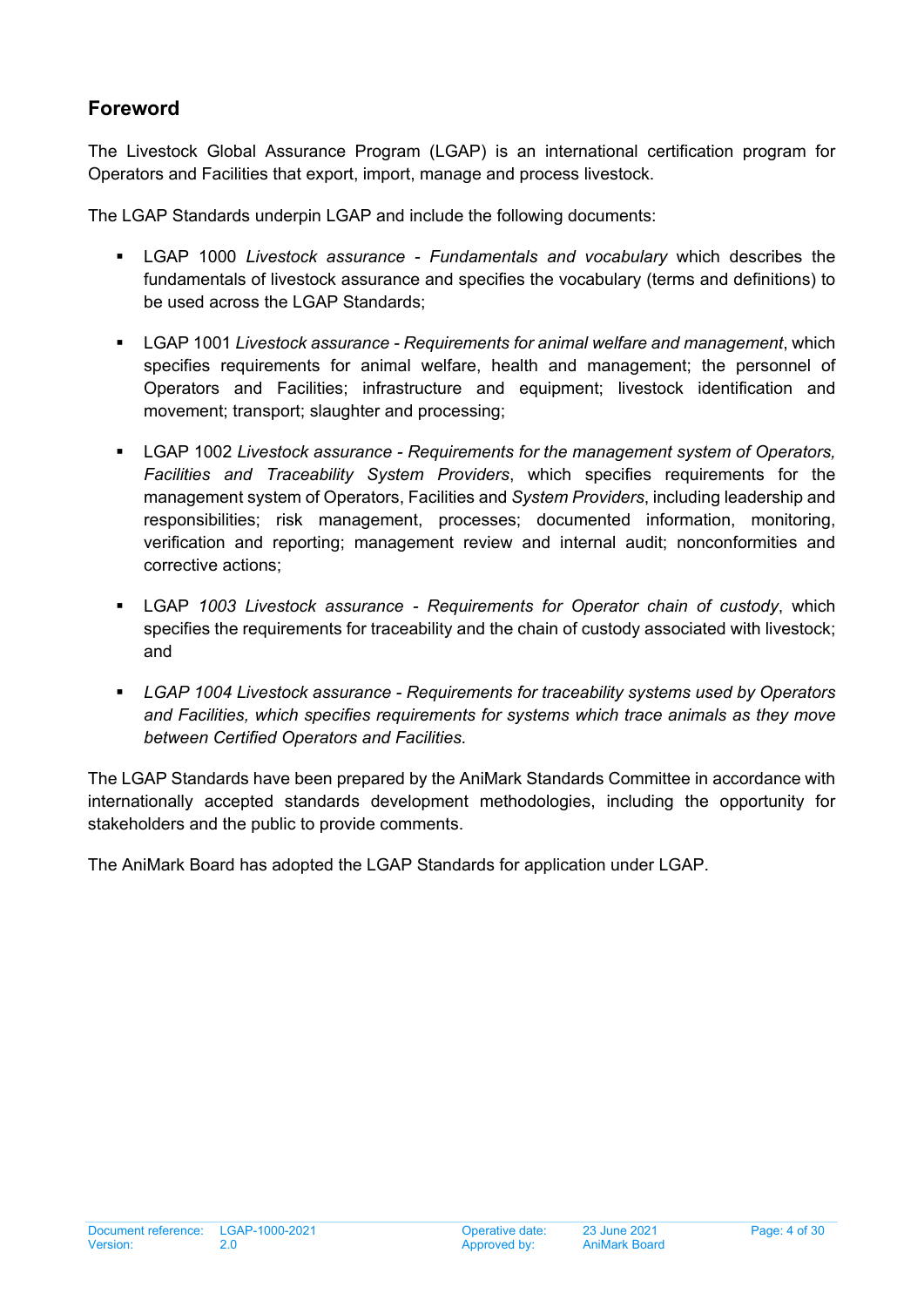## <span id="page-4-0"></span>**Document control**

The latest version of all normative documents can be downloaded from the AniMark website: <https://www.animark.com.au/>

#### **Language**

Original documents are in English. LGAP documents will be translated into other languages and published on the AniMark website. Once published, these official LGAP documents will be the only documents that may be used for certification in that language. In case of discrepancy between translations, the English version shall prevail.

#### **Changes to documents**

Normative documents are identified with a unique document code, a version number and date.

The date in the version name indicates the date the document becomes operative. *Changes from the previous version are marked in italics.* 

The updates will be sent to all LGAP Approved Certification Bodies, Certified Operators, Certified Facilities and Traceability System Providers as official communication.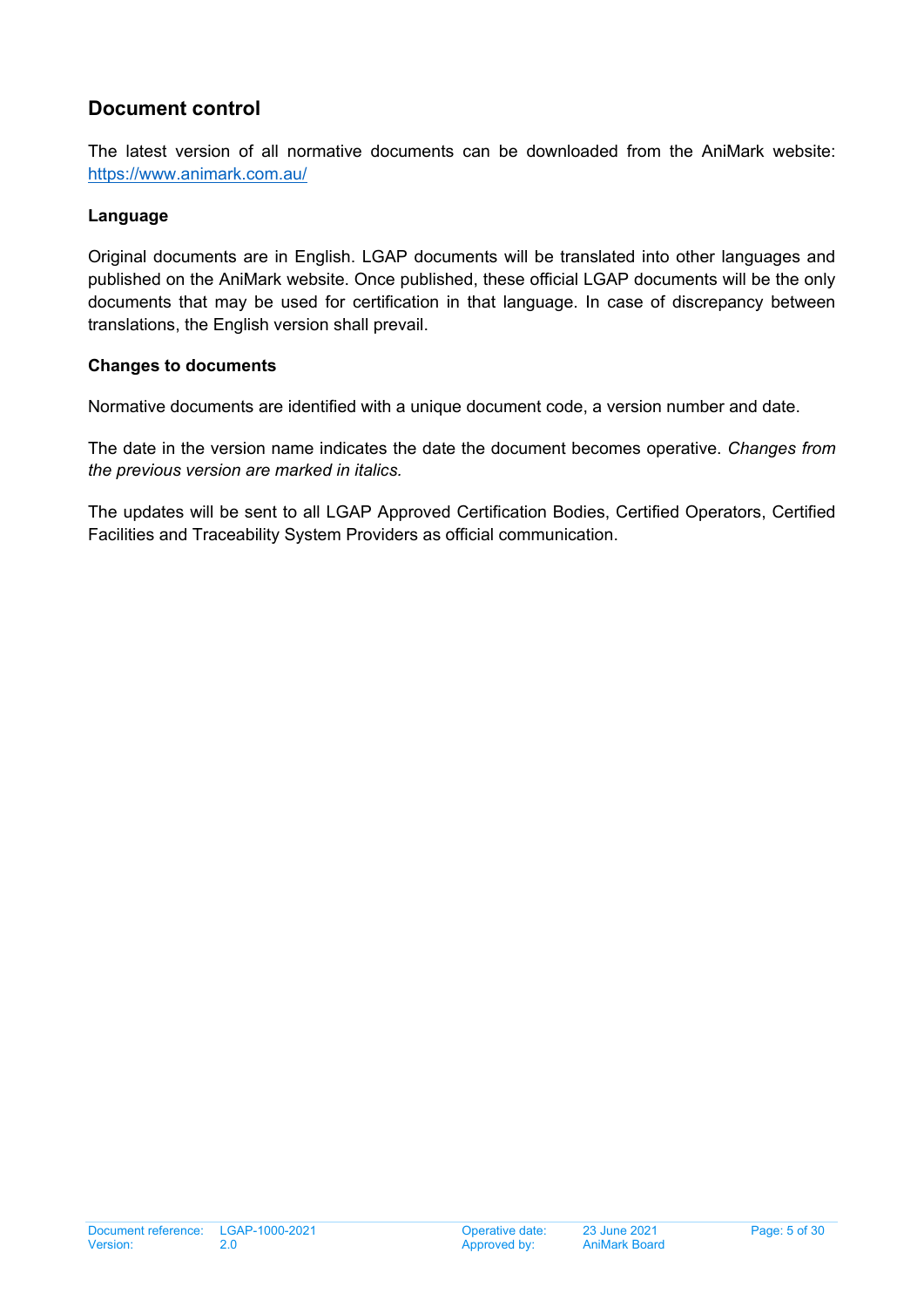## <span id="page-5-0"></span>**Introduction**

The Livestock Global Assurance Program (LGAP) is an international conformity assessment and certification program for Operators and Facilities that export, import, manage and process livestock. LGAP is designed to:

- define and support animal welfare, husbandry and management practices based on international precedents and scientific evidence;
- **Part in the summane and considerate treatment of livestock;**
- enable the traceability of animals within and between Operators and Facilities which handle livestock;
- define responsibilities for people managing livestock throughout the supply chain;
- provide assurance that systems and processes for the welfare and management of livestock are functioning effectively;
- continually improve such systems, processes and supporting procedures;
- provide assurances that effective animal welfare standards are in place and are being fulfilled; and
- provide benchmarking and an evidence-based approach to monitoring performance.

Livestock are an important source of protein for the global community. How livestock are treated throughout the supply chain is of increasing concern to the global community which is seeking assurances that certain expectations for animal welfare and management are met.

Such expectations are generally provided in the guidance that is contained within the World Organisation for Animal Health (OIE) *Terrestrial Animal Health Code* (OIE Code) and supported by specific market and trade requiations and requirements.

Tracing animals as they move through the supply chain is critical to assuring the appropriate treatment of livestock is maintained. Livestock traceability also underpins animal health, disease control, food safety and product integrity.

The operation of LGAP is supported by Certification Requirements which consist of a suite of standards, known as the LGAP Standards and a set of Certification Rules which govern the roles and responsibilities of all parties to the Program. Together, these Certification Requirements form a coherent set of requirements for livestock assurance and assist organizations, of all types and sizes, to identify and fulfil their livestock assurance commitments.

The LGAP Standards provide a method through which the guidance in the OIE Code is converted into a set of verifiable international requirements for the welfare and management of livestock by Operators and Facilities through the supply chain to the point of slaughter. LGAP Standards do not directly cover the issues of food safety or biosecurity (e.g. quarantine requirements).

*The LGAP Standards are applicable to:*

- *a) Operators, including:*
	- *i. Exporters of livestock;*
	- *ii. Importers of livestock;*
- *b) Facilities, including:*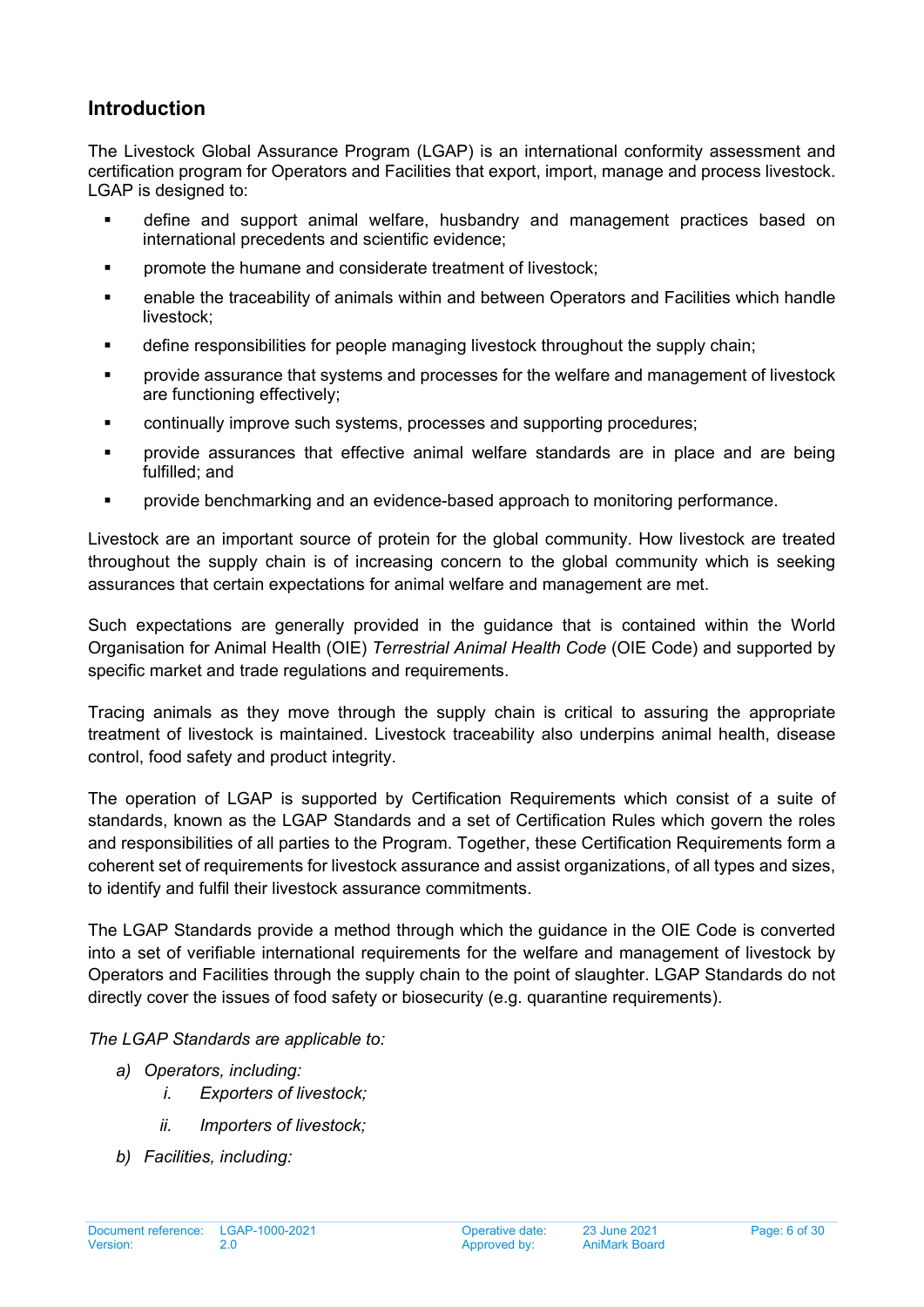- *i. Feedlots or Farms where livestock are aggregated and fed for maintenance or weight gain; and*
- *ii. Abattoirs where livestock are slaughtered and processed for food supply; and*
- *c) Traceability System Providers, which may be:*
	- *i. Operators who provide a traceability system for their own use or the use of downstream Operators and Facilities in their supply chain;*
	- *ii. Facilities who provide a traceability system for their own use; or*
	- iii. Third parties who provide traceability systems to Operators or Facilities for their *individual use or for use by all Operators and Facilities within an entire supply chain.*

The transport of the livestock between Importers and Facilities is also covered.

The LGAP Standards specify requirements associated with three levels of certification. Level 1 reflects the guidance contained in the internationally agreed OIE Code. Level 2 and 3 incrementally extend requirements in processes and operations such as those related to the areas of animal identification, recording animal movement, animal restraint methods and slaughtering practices.

The provision for different levels under LGAP recognises that Operators and Facilities around the world have varying approaches to animal welfare and management. The levels under LGAP are different for Operators and Facilities.

Facility levels are based on certain practices related to the Standard *LGAP 1001 - Livestock Assurance – Requirements for animal welfare and management*. For Operators, the highest Level they can achieve is equivalent to the lowest level held by their downstream Operators or Facilities.

Levels provide an opportunity to include all livestock under the LGAP Certification Requirements, regardless of their origin (e.g. for livestock sourced domestically and internationally).

This provides a pathway for Operators and Facilities to continually improve animal welfare. It also provides a flexible tool for specifiers, such as regulators or supply chain managers, to prescribe acceptable levels of performance in relation to the welfare and management of livestock.

LGAP certification may be specified by:

- **F** regulators to regulate the supply, production, management or processing of livestock;
- livestock organisations, including industry bodies, that wish to set a benchmark for their members to maintain during the supply, management and processing of livestock;
- commercial and retail supply chains that require their suppliers to demonstrate a commitment to animal welfare and traceability outcomes; and
- **EXECT** any other parties that have an interest in animal welfare and management.

This Standard sets out the principles, terms and definitions that underpin and are used in the LGAP Standards. The principles are statements of intent and expectation and are not requirements. The terms and definitions in this Standard should be referred to when interpreting other LGAP Standards.

Operators, Facilities *and Traceability System Providers* that fulfil the relevant requirements of the LGAP Standards may seek certification in accordance with the LGAP Certification Rules.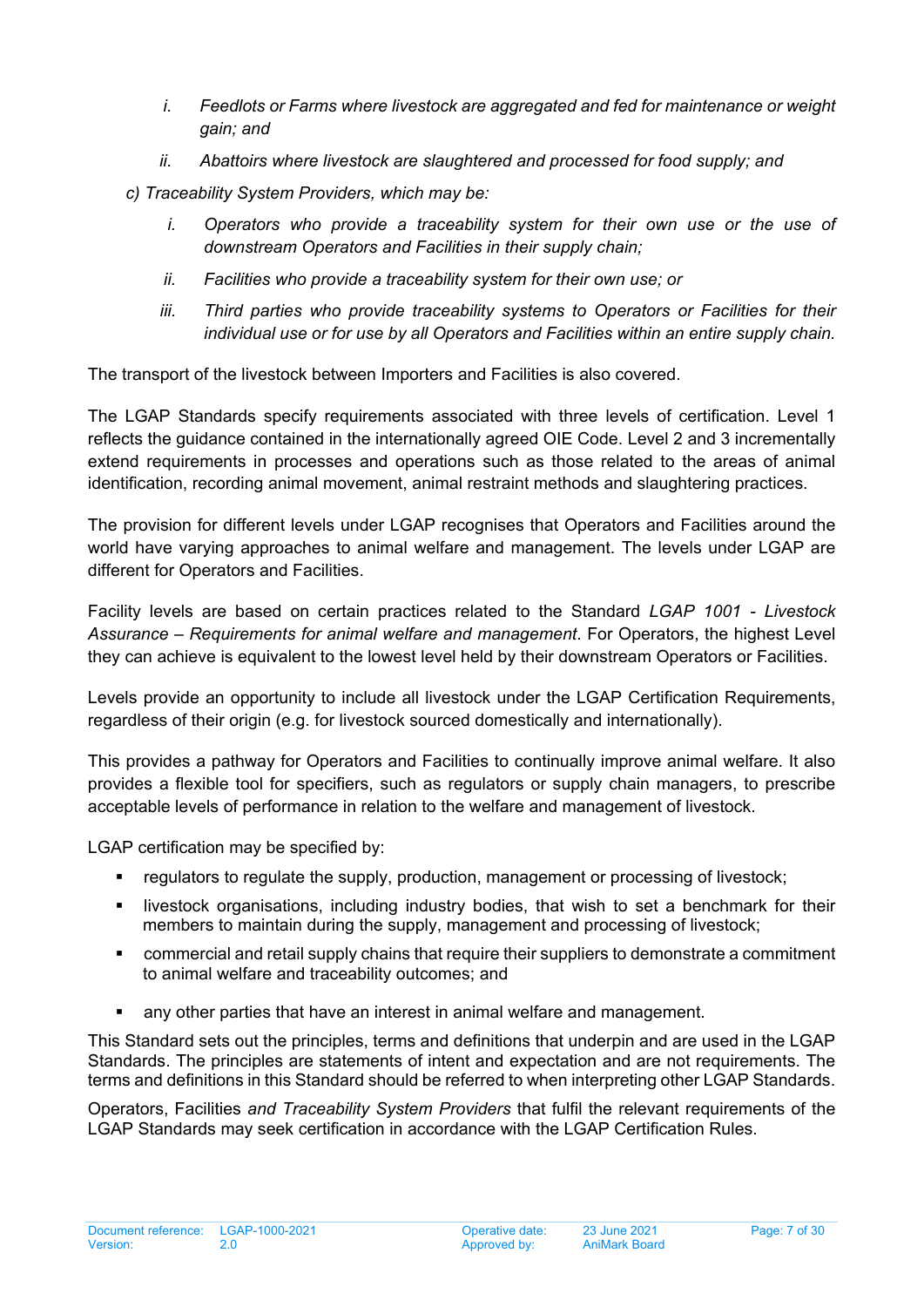## <span id="page-7-0"></span>**1 Scope**

This Standard contains the principles, terms and definitions that underpin and are used in the LGAP Standards. The LGAP Standards provide requirements for the welfare and management of livestock that are intended for slaughter for food supply and can be applied in any jurisdiction. Slaughter may be for cultural or religious observances.

The livestock species covered by the LGAP Standards are bovine (i.e. cattle), bubaline (i.e. buffalo), caprine (i.e. goats) and ovine (i.e. sheep).

The LGAP Standards are applicable to:

- organizations (including Operators and Facilities) seeking to fulfil the requirements of the LGAP Standards;
- organizations (including Operators and Facilities) seeking to provide confidence to their suppliers and customers, as well as the general community, that they are committed to animal welfare and management outcomes;
- specifiers (including regulators, companies, industry bodies, commercial and retail supply chains) that require Operators and Facilities to demonstrate their fulfilment of requirements in the LGAP Standards;
- those parties concerned with a mutual understanding of the terminology used in livestock assurance (e.g. suppliers, customers, regulators);
- **those parties internal or external to the organization who evaluate and audit Operators and** Facilities for conformity with the requirements of the LGAP Standards (e.g. auditors, certification bodies, regulators);
- those parties internal or external to the organization who provide traceability systems; and
- those parties internal or external to the organization who give advice or training on animal welfare and management outcomes; and
- developers of related standards.

Management of livestock for the following purposes are not directly addressed through the LGAP Standards:

- animals used for research and educational activities;
- **EXEDEE** animals in animal shelters and zoos; companion animals;
- **EXECT** management of stray and wild animal populations;
- **a** aquatic animals;
- management of livestock for public or animal health purposes under the direction of the competent authority;
- humane killing traps for nuisance and fur species;
- **EXECUTE:** animals used in competitive sports:
- **Exported for breeding; or**
- transport of livestock by sea and air across international borders; or
- animals slaughtered for the pet food industry.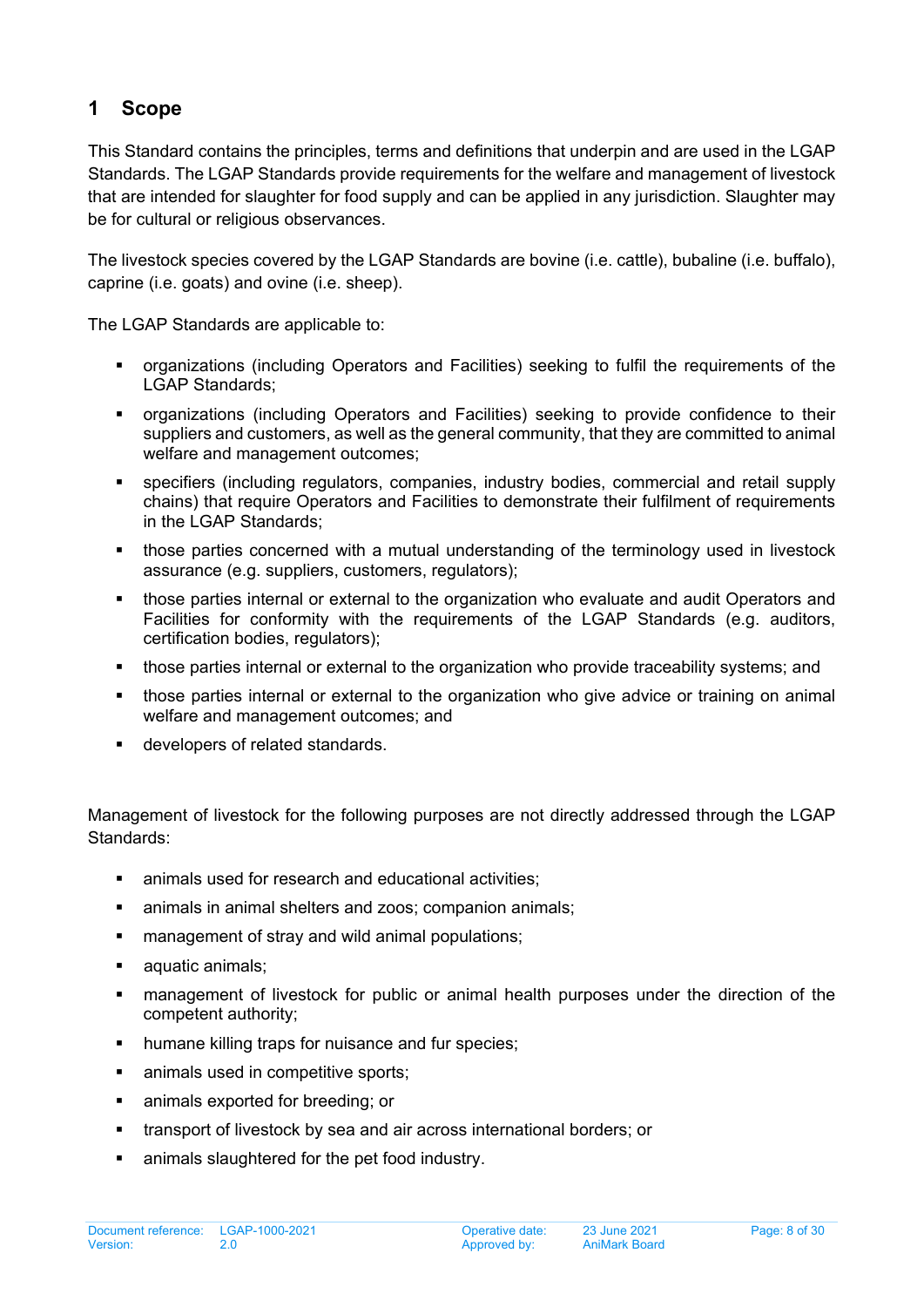## <span id="page-8-0"></span>**2 Normative references**

There are no normative references.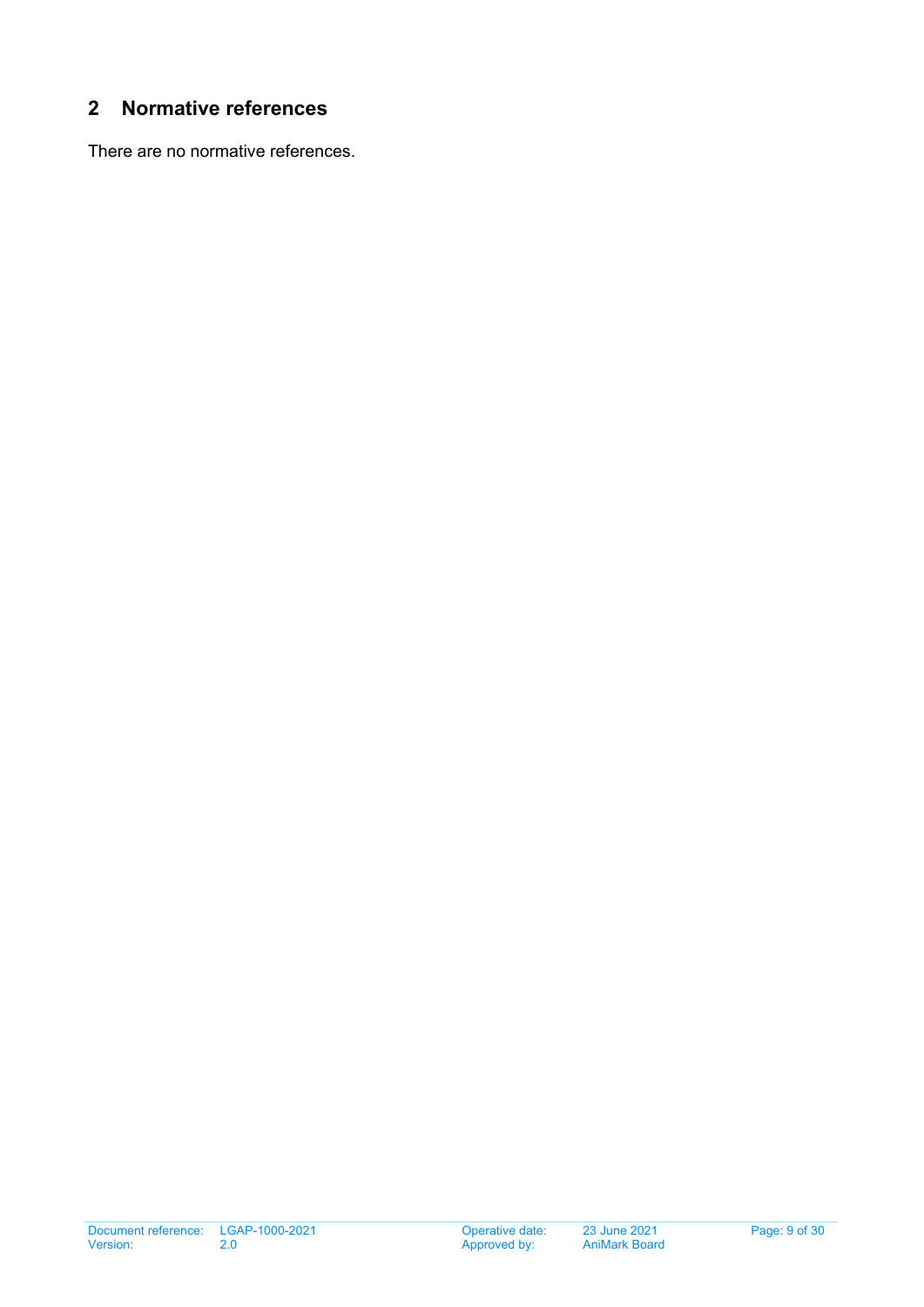## <span id="page-9-0"></span>**3 Livestock assurance principles**

## **3.1 General**

The following principles underpin specific performance and descriptive requirements that are contained in the LGAP Standards. These Standards do not give specific requirements for all situations that can occur. These principles should be applied as guidance for the decisions that may need to be made for unanticipated situations.

Principles are not requirements.

In summary the eight principles are:

- 1) Personnel and competency
- 2) Infrastructure and equipment
- 3) Identification of animals
- 4) Animal health and welfare
- 5) Management of animal movement
- 6) Effective restraint, stunning and slaughter
- 7) Management system approach with continual improvement
- 8) Traceability and control

#### **3.2 Personnel and competency**

There are adequate numbers of people available who are competent for the tasks that need to be performed. Competency means personnel need to have the necessary knowledge and skills for the task they perform.

#### **3.3 Infrastructure and equipment**

Infrastructure and equipment are designed, constructed, and maintained to ensure they are appropriate for the livestock being handled, perform the task required and do not cause harm.

#### **3.4 Identification of animals**

There is a system in place to ensure all animals are identified to enable traceability throughout the supply chain.

#### **3.5 Animal health and welfare**

Effective management practices are in place to reduce livestock morbidity, mortality and other risks to animal health and welfare.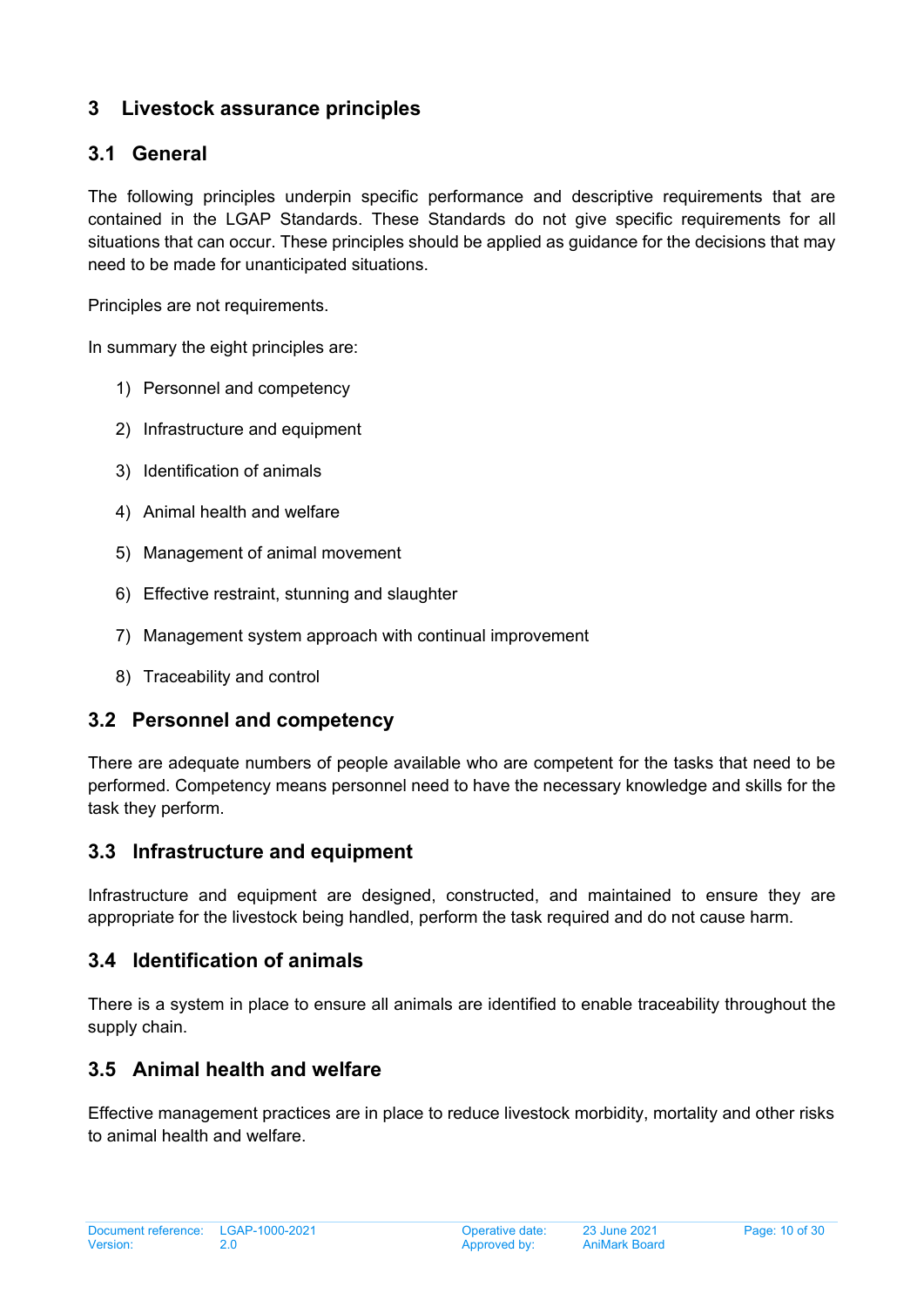## **3.6 Management of animal movement**

*Effective management practices are in place and supported by a system to ensure movements of animals in and out of a site, as well as within a site, are captured, collected, and stored on a register to enable traceability throughout the supply chain.*

## **3.7 Effective restraint, stunning and slaughter**

Restraint, stunning and slaughter processes are be carried out in a humane and effective manner.

#### **3.8 Management system approach with continual improvement**

An Operator, Facility or *Traceability System Provider* has a management system suitable to the size and frequency of their operation that enables the consideration of risks, verifies conformity with the LGAP Certification Requirements and allows for continual improvement of performance.

## **3.9 Traceability and control**

The Operator can demonstrate commitment to the welfare, management and traceability of animals in establishments throughout their supply chains.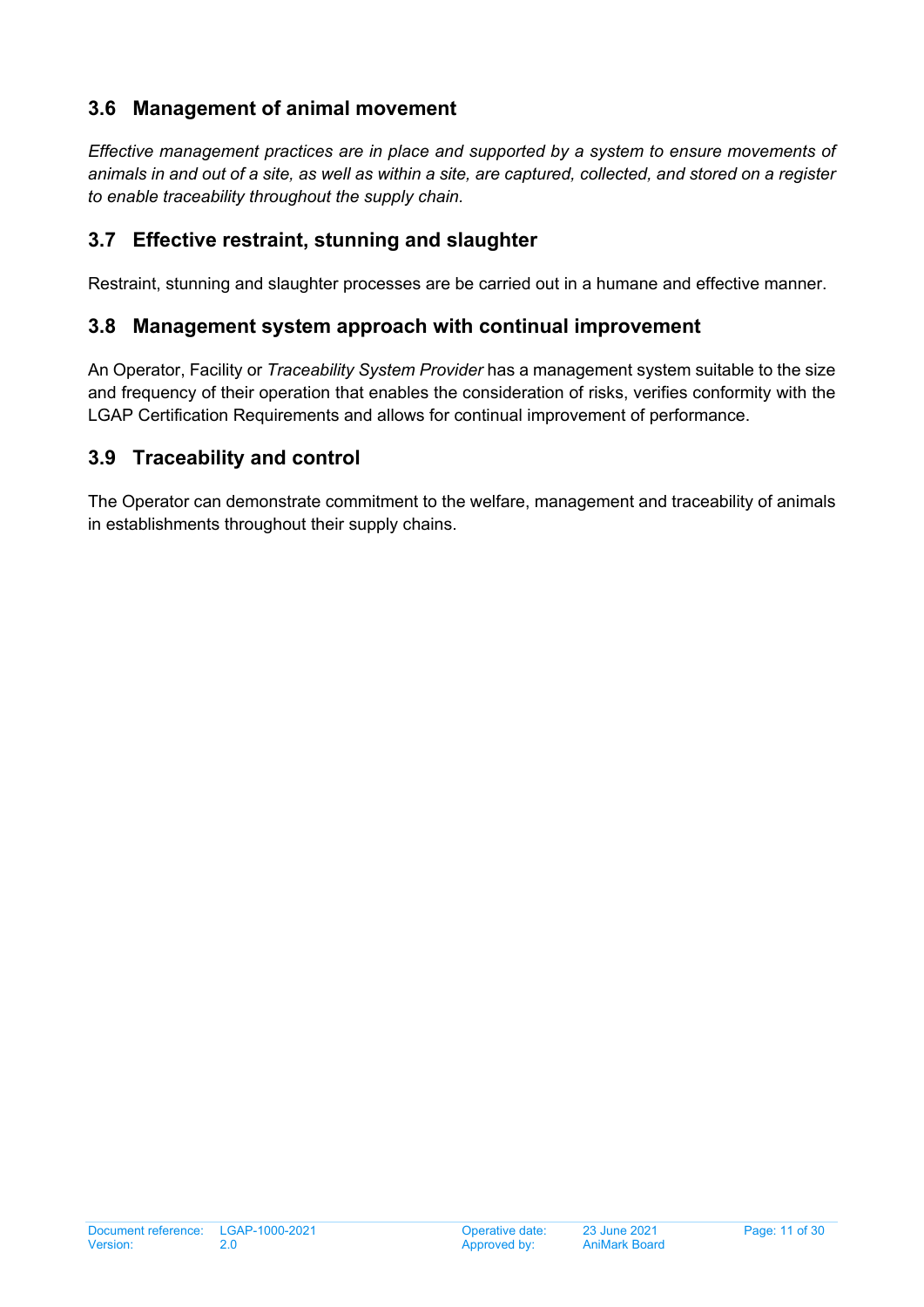# <span id="page-11-0"></span>**4 Terms and definitions**

In accordance with the ISO/IEC Directives, Part 2, the following verbal forms of expression are used under LGAP:

- 'shall' indicates a requirement;
- 'should' indicates a recommendation;
- 'may' indicates a permission;
- 'can' indicates a possibility or a capability.

A term in a definition or note which is defined elsewhere in this clause is indicated by boldface followed by its entry number in parentheses. Such a boldface term may be replaced in the definition by its complete definition. For example:

- Corrective action (4.39) is defined as "Action to eliminate the cause of a **nonconformity** [\(4.79](#page-20-0)) and prevent reoccurrence";
- Nonconformity (4.79) is defined as "Nonfulfillment of a requirement";
- If the term "Nonconformity" is replaced by its definition, "Corrective action" then becomes "Action to eliminate the cause of a nonfulfillment of a requirement and prevent reoccurrence".

A concept limited to a special meaning in a particular context is indicated by designating the subject field in angle brackets, < >, before the definition, for example, traceability <external> (4.115).

NOTE 1 The notes appended to certain definitions offer clarification or examples to facilitate understanding of the concepts described. In certain cases, the notes may differ in different languages for linguistic reasons, or additional notes may be given.

NOTE 2 The terms and definitions are laid out in a systematic order, with an alphabetical index. A term in a definition or note that is defined in another entry is indicated by bold face. Such terms may be replaced by their complete definition.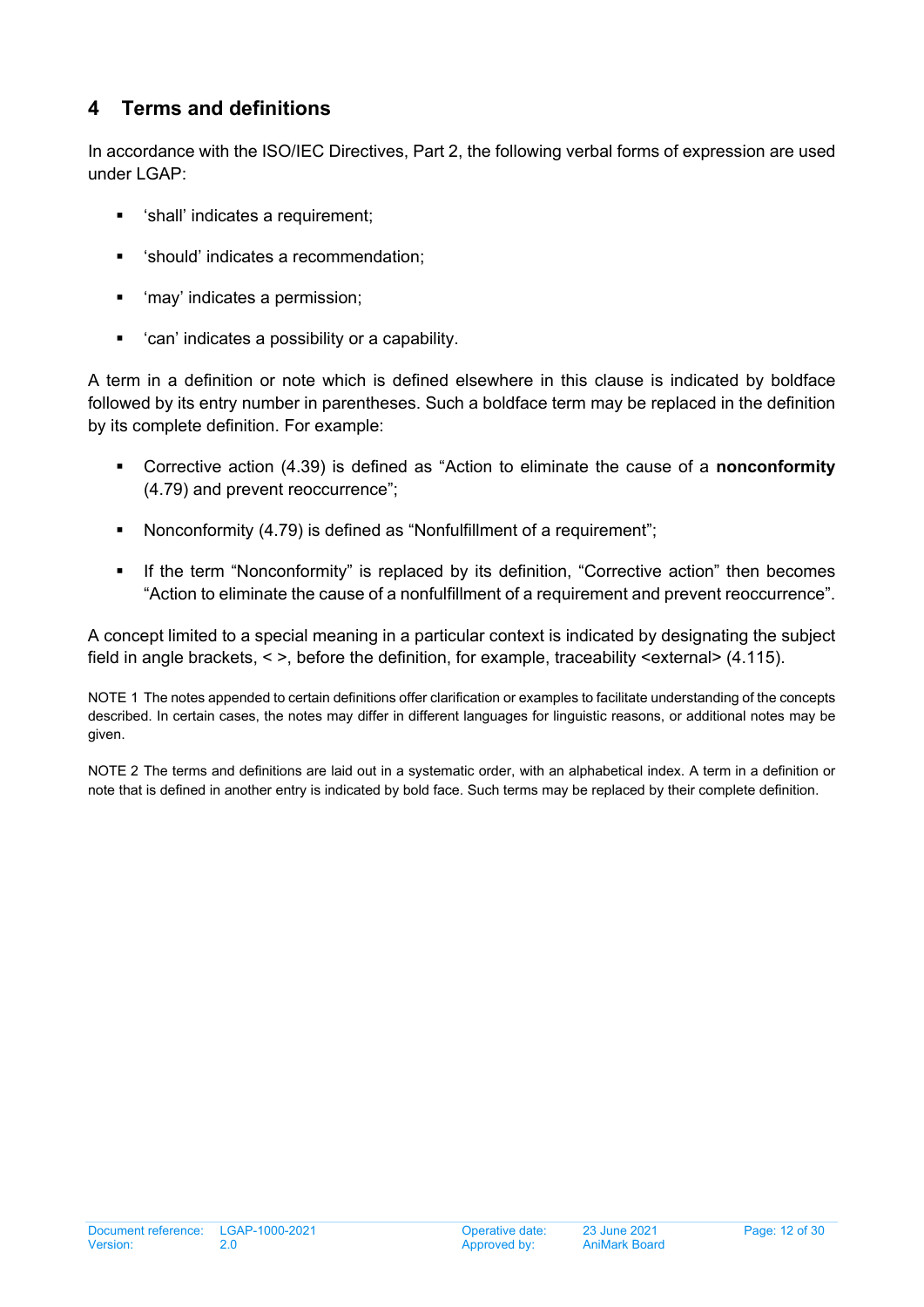| No. | <b>Term</b>                            | <b>Definition</b>                                                                                                                                                                                                                                                                                                                                                                                                                               |
|-----|----------------------------------------|-------------------------------------------------------------------------------------------------------------------------------------------------------------------------------------------------------------------------------------------------------------------------------------------------------------------------------------------------------------------------------------------------------------------------------------------------|
| 4.1 | Abattoir                               | A location where livestock are slaughtered and processed.<br>NOTE 1 Slaughter is typically for food supply.<br>NOTE 2 Also referred to as a slaughterhouse or processing establishment.                                                                                                                                                                                                                                                         |
| 4.2 | Adverse<br>environmental<br>conditions | Situations that result, or could result, in poor animal welfare<br>outcomes due to climatic, physical or physiological causes.<br><b>EXAMPLES</b><br>extremes in temperature and humidity;<br>air quality;<br>$\qquad \qquad -$<br>exposure to lightning, rain, snow, wind, sand or dust storms;<br>flooding;<br>$\qquad \qquad -$<br>drought;<br>volcanic or seismic activity;<br>epizootic or pests; or<br>fire.                              |
| 4.3 | Animal husbandry                       | The practice of caring for <b>livestock</b> .                                                                                                                                                                                                                                                                                                                                                                                                   |
| 4.4 | AniMark IT<br>Conformance System       | The information technology system used to monitor and manage<br>information related to evaluation, auditing and conformity under<br><b>LGAP.</b> Also referred to as the AniMark IT CS.                                                                                                                                                                                                                                                         |
| 4.5 | Appeal                                 | A documented objection to an Approved Certification Body's<br>certification decision by an Applicant, or Certified Entity.                                                                                                                                                                                                                                                                                                                      |
| 4.6 | Applicant                              | An Operator, Facility, Traceability System Provider or Service<br><b>Provider</b> that has submitted an application to the <b>Program</b><br><b>Owner, to be certified or approved pursuant to the Certification</b><br><b>Requirements.</b><br>NOTE In some cases, sponsors may submit an application on behalf of an<br>Applicant. The Applicant remains responsible for demonstrating their fulfilment<br>of the Certification Requirements. |
| 4.7 | Applicant (status)                     | The status given to an Applicant, within the AniMark IT CS.                                                                                                                                                                                                                                                                                                                                                                                     |
| 4.8 | <b>Application form</b>                | A documented form (in electronic or hard copy format) prescribed<br>from time-to-time by the Program Owner listing all the<br>information and associated documentation that must be<br>completed by the Applicant and submitted to the Program<br>Owner.                                                                                                                                                                                        |
| 4.9 | Approved                               | The granting of approval.                                                                                                                                                                                                                                                                                                                                                                                                                       |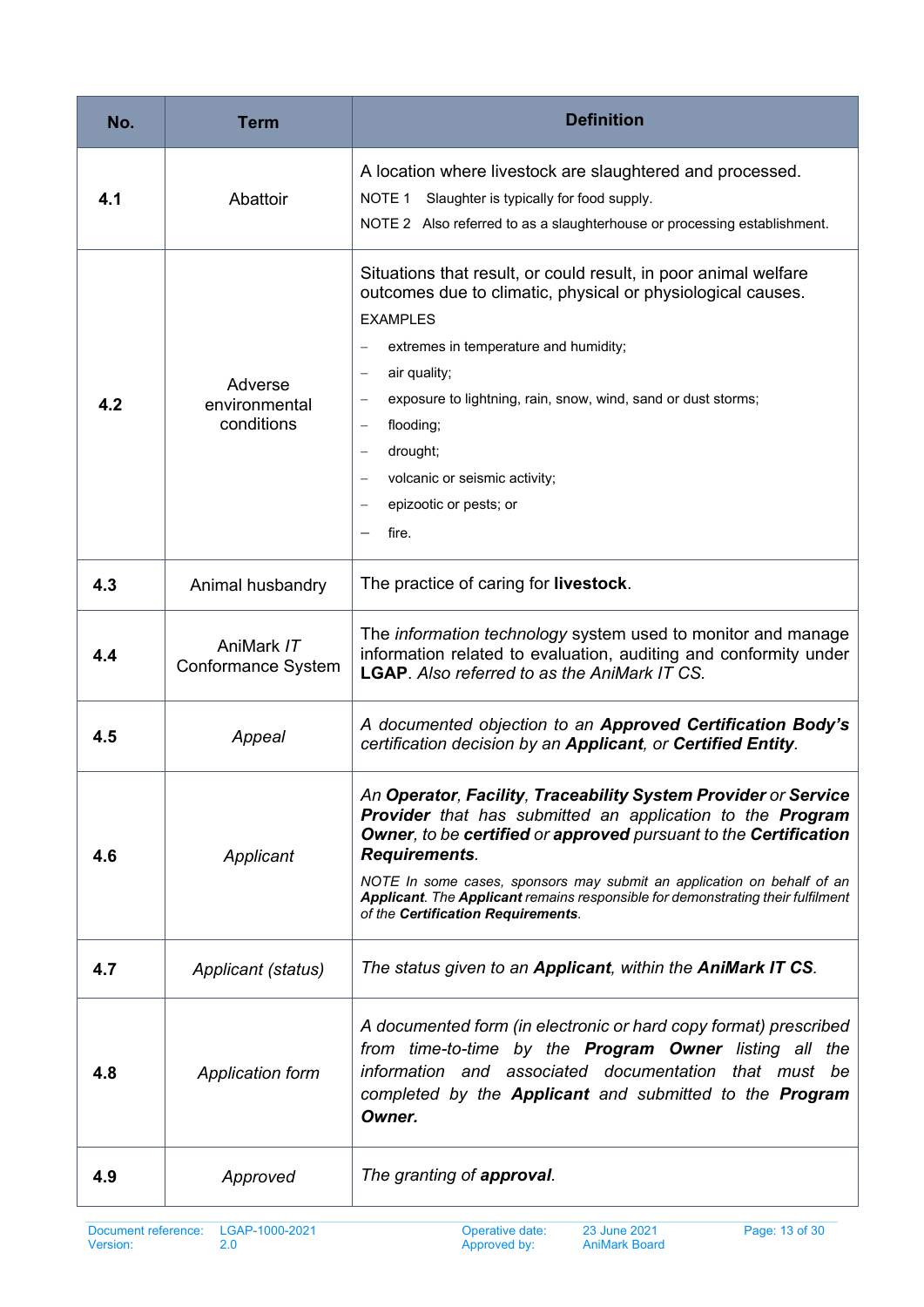| No.  | Term                                  | <b>Definition</b>                                                                                                                                                                                                                         |
|------|---------------------------------------|-------------------------------------------------------------------------------------------------------------------------------------------------------------------------------------------------------------------------------------------|
| 4.10 | Approved (status)                     | The status given to a Service Provider to indicate they are<br>approved.                                                                                                                                                                  |
| 4.11 | <b>Approved Auditor</b>               | An Auditor, operating under an Approved Certification Body,<br>approved by the Program Owner to undertake audits,<br>assessments and other evaluation activities pursuant to the<br><b>Certification Requirements.</b>                    |
| 4.12 | <b>Approved Certification</b><br>Body | A Certification Body approved by the Program Owner to<br>provide evaluation and auditing services and carry out<br>certification activities pursuant to the Certification<br><b>Requirements.</b>                                         |
| 4.13 | <b>Auditor</b>                        | A person, who undertakes audit, assessments and other<br>evaluation activities.                                                                                                                                                           |
| 4.14 | Authorised<br>representative          | A person that is nominated by the Program Owner, Approved<br>Certification Body, Applicant or Certified Entity that is the<br>formal contact point and whose up-to-date contact details are<br>maintained on the Certification Directory. |
| 4.15 | Back up                               | An activity, procedure, process, infrastructure or equipment<br>used if the original activity, procedure, process, infrastructure or<br>equipment fails or is not available.                                                              |
| 4.16 | <b>Baulking</b>                       | An animal stopping and either refusing to proceed or attempting<br>to turn back.                                                                                                                                                          |
| 4.17 | Capture                               | Obtaining traceability data at the point of origin.                                                                                                                                                                                       |
| 4.18 | Casting                               | The practice of bringing an animal to the ground to enable<br>restraint.                                                                                                                                                                  |
| 4.19 | <b>Certification Body</b>             | A legal entity that provides evaluation and auditing services and<br>carries out certification activities.                                                                                                                                |
| 4.20 | <b>Certification Directory</b>        | A directory that is owned by the Program Owner that lists all<br><b>Applicants and Certified Entities and gives the current status</b><br>of certification and details of certificates.                                                   |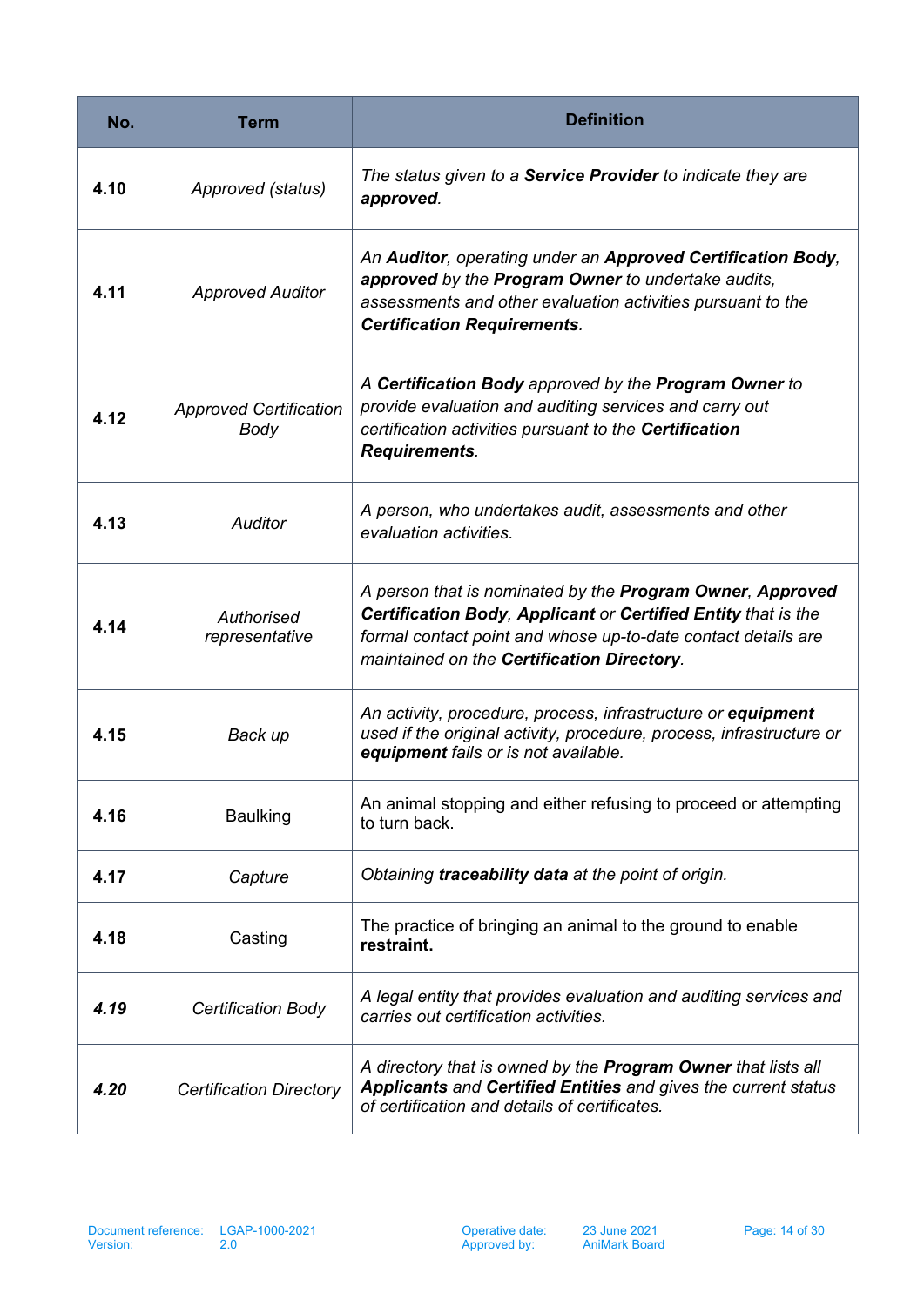| No.  | <b>Term</b>                              | <b>Definition</b>                                                                                                                                                                                                                                                                                             |
|------|------------------------------------------|---------------------------------------------------------------------------------------------------------------------------------------------------------------------------------------------------------------------------------------------------------------------------------------------------------------|
| 4.21 | <b>Certification Mark</b>                | A mark owned by the Program Owner for representation to the<br>marketplace that an Operator, Facility or Traceability System<br>Provider's Traceability System is certified under LGAP.                                                                                                                       |
| 4.22 | Certification<br>Requirements            | The requirements that Operators, Facilities, Traceability<br>System Providers and Service Providers demonstrate they<br>fulfil to be certified or approved.                                                                                                                                                   |
| 4.23 | <b>Certification Rules</b>               | The rules for the administration and operation of LGAP.                                                                                                                                                                                                                                                       |
| 4.24 | Certified                                | The granting of certification.                                                                                                                                                                                                                                                                                |
| 4.25 | <b>Certified Entity</b>                  | A collective term referring to Certified Operators, Certified<br>Facilities and Traceability System Providers who provide a<br><b>Certified Traceability System or Certified Traceability</b><br>Service.<br>NOTE Traceability System Providers are not individually certified but rather<br>their system is. |
| 4.26 | Certified (Full) (status)                | The status given to a fully Certified Operator or Certified<br>Facility, Traceability System Provider within the AniMark IT<br>CS.                                                                                                                                                                            |
| 4.27 | Certified (Provisional)<br>(status)      | The status given to an Operator or Facility that has achieved<br>provisional certification, within the AniMark IT CS.                                                                                                                                                                                         |
| 4.28 | Certified (Temporary)<br>(status)        | The status given to an Operator or Facility that has been<br>granted a temporary certification, within the AniMark IT CS.                                                                                                                                                                                     |
| 4.29 | <b>Certified Facility</b>                | Any Facility that has demonstrated their fulfilment of the<br>Certification Requirements and has been certified pursuant to<br>LGAP.                                                                                                                                                                          |
| 4.30 | <b>Certified Operator</b>                | Any Operator that has demonstrated their fulfilment of the<br><b>Certification Requirements</b> and has been certified pursuant to<br>LGAP.                                                                                                                                                                   |
| 4.31 | <b>Certified Traceability</b><br>Service | A Traceability System with Traceability Services that has<br>demonstrated fulfilment of the Certification Requirements and<br>has been certified pursuant to LGAP for use by Certified<br><b>Operators or Certified Facilities.</b>                                                                           |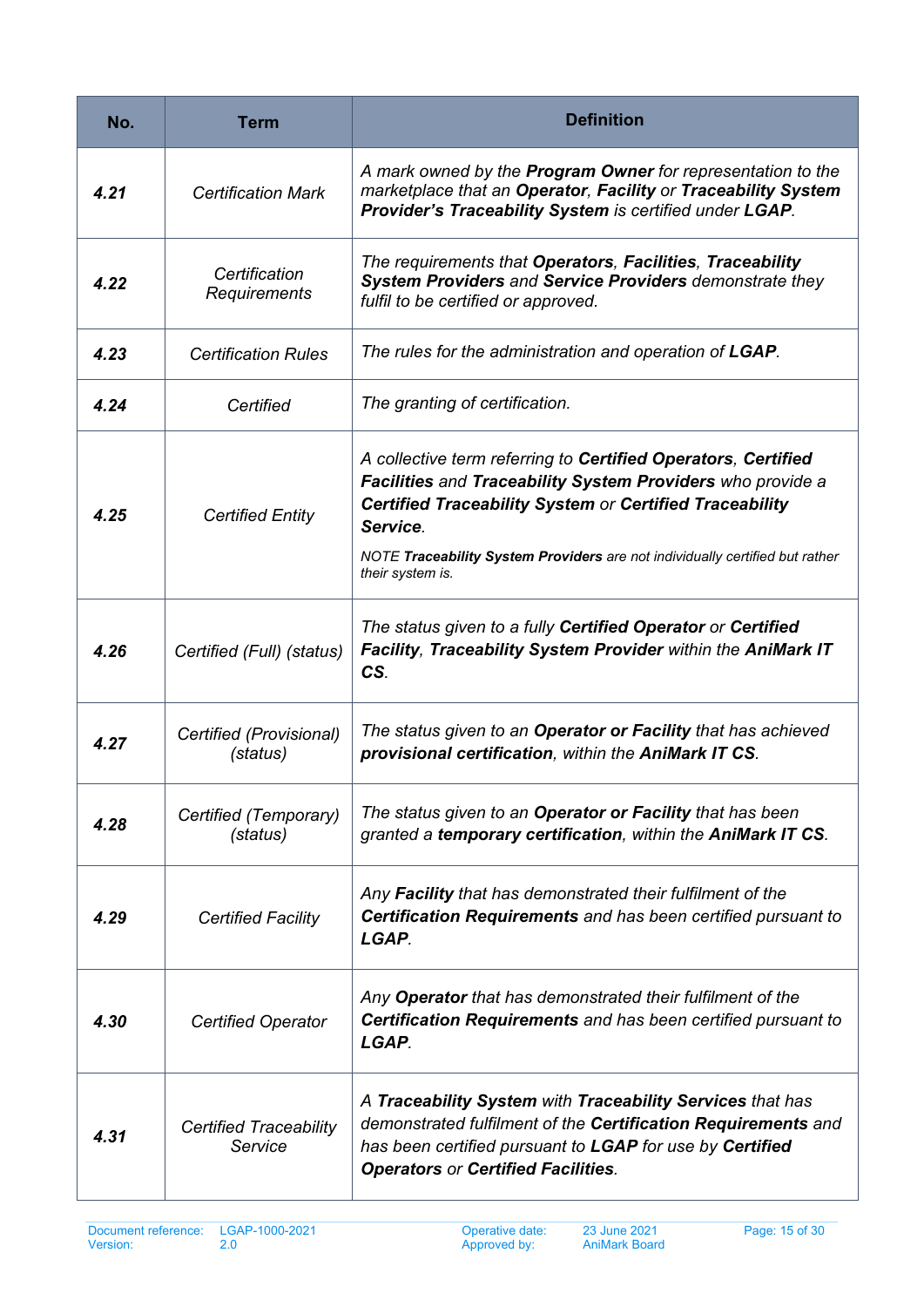| No.  | Term                                    | <b>Definition</b>                                                                                                                                                                                                                                                                                                                                                                                                              |
|------|-----------------------------------------|--------------------------------------------------------------------------------------------------------------------------------------------------------------------------------------------------------------------------------------------------------------------------------------------------------------------------------------------------------------------------------------------------------------------------------|
| 4.32 | <b>Certified Traceability</b><br>System | A Traceability System that has demonstrated fulfilment of the<br>Certification Requirements and has been certified pursuant to<br><b>LGAP</b> for use by Certified Operators or Certified Facilities.                                                                                                                                                                                                                          |
| 4.33 | Collect                                 | Transcribing or converting captured traceability data from one<br>medium to another and entering it into the register.                                                                                                                                                                                                                                                                                                         |
| 4.34 | Compatible groups                       | Groups of animals that, when held together, will not result in an<br>adverse animal welfare outcome.<br>EXAMPLE Animals of the same species that:<br>are of similar sizes;<br>are all horned;<br>are all without horns; or<br>have been reared together.                                                                                                                                                                       |
| 4.35 | Complaint                               | A documented concern about the performance of the Program<br><b>Owner, Approved Certification Body, Approved Auditor,</b><br>Traceability System Provider or other person affecting LGAP,<br>or about an Applicant, or Certified Operator, Certified<br>Facility, Certified Traceability System, or Certified<br><b>Traceability Service.</b>                                                                                  |
| 4.36 | Compliance<br>requirements              | Regulatory or other requirements relating to, for example:<br>the supply and use of identifiers;<br>traceability systems;<br>information and data capture, collection, storage,<br>transmission, security and use;<br>privacy and confidentiality;<br>human work health and safety;<br>food safety;<br>biosecurity; or<br>animal welfare.<br>NOTE This can include requirements under other conformity assessment<br>programs. |
| 4.37 | Connect                                 | To have a mutual relationship with. The process of establishing<br>a relationship between two or more objects. Where a<br>relationship between two or more objects has been established.<br>To join two or more objects together.<br>Objects may be physical objects or data and information.<br><b>NOTE</b>                                                                                                                   |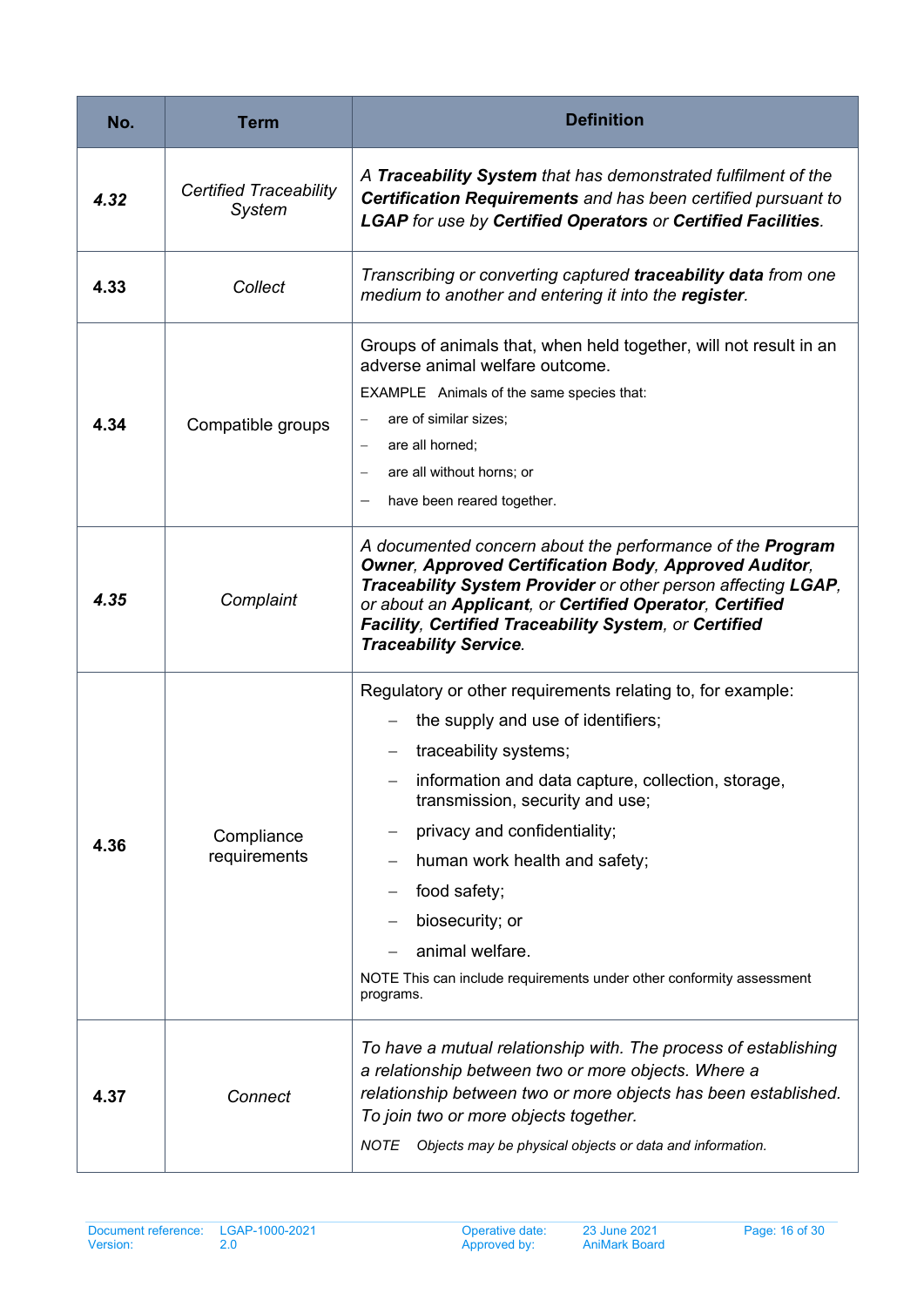| No.  | Term                      | <b>Definition</b>                                                                                                                                                                                                                                                                                                                                                                                                                                                                                                                   |
|------|---------------------------|-------------------------------------------------------------------------------------------------------------------------------------------------------------------------------------------------------------------------------------------------------------------------------------------------------------------------------------------------------------------------------------------------------------------------------------------------------------------------------------------------------------------------------------|
| 4.38 | Correction                | Action to eliminate a detected nonconformity <sup>1</sup>                                                                                                                                                                                                                                                                                                                                                                                                                                                                           |
| 4.39 | Corrective action         | Action to eliminate the cause of a nonconformity and prevent<br>reoccurrence. <sup>1</sup>                                                                                                                                                                                                                                                                                                                                                                                                                                          |
| 4.40 | Critical control point    | An activity, step, point, process or documented information<br>defined by the Operator or Facility that are necessary to control<br>in order to prevent a nonconformity and ensure ongoing<br>fulfilment of the Certification Requirements.<br>EXAMPLE Arrival, dispatch and point of slaughter.                                                                                                                                                                                                                                    |
| 4.41 | Dashboard                 | A component of the AniMark IT CS which can be accessed by<br><b>Applicants and Certified Entities.</b>                                                                                                                                                                                                                                                                                                                                                                                                                              |
| 4.42 | Day                       | Considered to be a business day.                                                                                                                                                                                                                                                                                                                                                                                                                                                                                                    |
| 4.43 | Documented<br>information | Information required to be controlled and maintained by a<br>Facility, Operator or Traceability System Provider and the<br>medium on which it is contained <sup>2</sup> .<br>NOTE 1 Documented information can be in any format and media and from<br>any source.<br>NOTE 2 Documented information can refer to:<br>the management system or traceability system including<br>related processes;<br>information created in order for the organization to operate<br>(documentation); and<br>evidence of results achieved (records). |
| 4.44 | Electric goad             | A battery or mains operated electric baton designed to<br>encourage animals to move, through the administration of an<br>electric shock.<br>NOTE Also referred to as prodder, prod, jig or jigger.                                                                                                                                                                                                                                                                                                                                  |
| 4.45 | Electronic device         | An electronic identification mechanism used to identify<br>animals.<br><b>EXAMPLES</b><br>radio frequency identification device (RFID) ear tag;<br>$\overline{\phantom{0}}$<br>electronic microchip; or<br>$\qquad \qquad -$<br>RFID rumen bolus.                                                                                                                                                                                                                                                                                   |

<span id="page-16-1"></span>

<span id="page-16-0"></span><sup>&</sup>lt;sup>1</sup> International Organization for Standardization (ISO) and the International Electrotechnical Commission (IEC) (2012)*. ISO/IEC Directives*, ISO<br>Supplement, Appendix 3 (3rd Edition)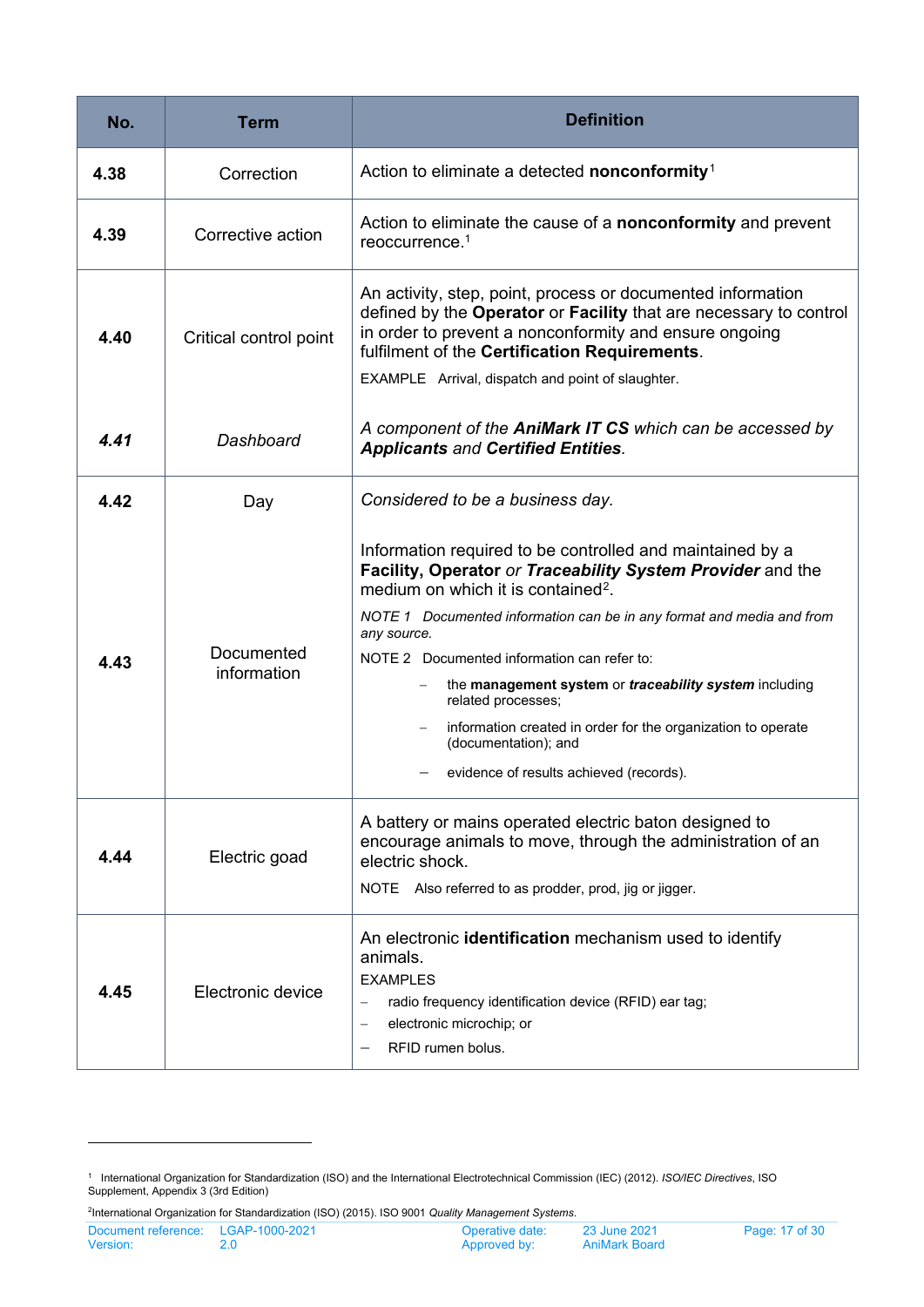| No.  | Term                                       | <b>Definition</b>                                                                                                                                                                                                                                                                                                                                                                                                                                                                                                                                                                                                                           |
|------|--------------------------------------------|---------------------------------------------------------------------------------------------------------------------------------------------------------------------------------------------------------------------------------------------------------------------------------------------------------------------------------------------------------------------------------------------------------------------------------------------------------------------------------------------------------------------------------------------------------------------------------------------------------------------------------------------|
| 4.46 | Equipment                                  | Mechanical or electrical items that enable the activities of the<br><b>Facility or Operator.</b><br><b>NOTE</b><br>Includes, but is not limited to:<br>restraint equipment;<br>livestock handling tools and equipment;<br>tools to assist with identification and traceability (e.g. scanners, wands<br>$etc.$ );<br>stunning equipment;<br>vehicles, trucks and crates;<br>lighting;<br>$\overline{\phantom{m}}$<br>ventilation;<br>crushes, scales and lifts (e.g. chin lifts etc.);<br>tools used to assist with animal husbandry procedures (e.g. injectors<br>$etc.$ );<br>trolleys or carts (i.e. used to transport small livestock). |
| 4.47 | Event                                      | A movement or exchange that needs to be traced.                                                                                                                                                                                                                                                                                                                                                                                                                                                                                                                                                                                             |
| 4.48 | Event<br><critical movement=""></critical> | The entry or exit of an animal or group of animals into or out of a<br>traceability location.<br><i>NOTE</i><br>Exiting the traceability location can be as a result of transfer to<br>another traceability location for production, processing or breeding or death<br>through natural causes or slaughter, including emergency slaughter.                                                                                                                                                                                                                                                                                                 |
| 4.49 | Event<br><master level=""></master>        | The first movement of an animal or group of animals into the<br>originating traceability location.<br><b>NOTE</b><br>This can mean birth or importation.                                                                                                                                                                                                                                                                                                                                                                                                                                                                                    |
| 4.50 | Event<br><transaction></transaction>       | An exchange between traceability parties where the physical<br>custody or ownership of an animal or group of animal's changes.                                                                                                                                                                                                                                                                                                                                                                                                                                                                                                              |
| 4.51 | Facility                                   | A legal entity that undertakes activities associated with feedlots,<br>farms, depots (see feedlot), or abattoirs.                                                                                                                                                                                                                                                                                                                                                                                                                                                                                                                           |
| 4.52 | Fall                                       | An animal losing an upright position suddenly in which a part of<br>the body other than the limbs touches the ground. <sup>3</sup>                                                                                                                                                                                                                                                                                                                                                                                                                                                                                                          |

<span id="page-17-0"></span><sup>&</sup>lt;sup>3</sup> Temple Grandin and American Meat Institute Animal Welfare Committee (2012). *AMI Foundation Animal Care and Handling Guidelines & Audit Guide*, August 2012. Certified and Accredited by the Professional Animal Auditor Certification Organization.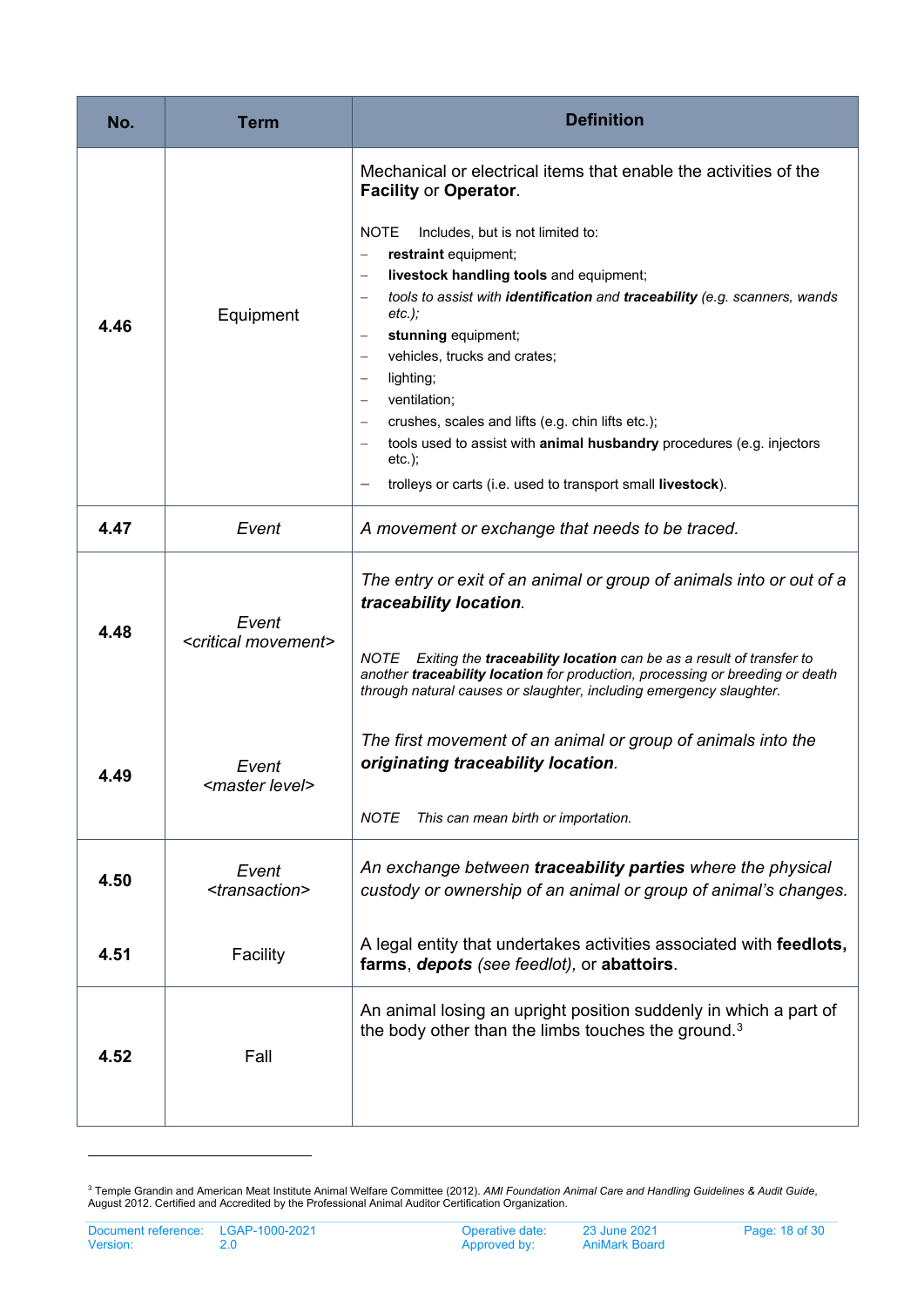| No.  | Term                               | <b>Definition</b>                                                                                                                                                                                                                                                                                                                                                                                                                                                                                                                                                   |
|------|------------------------------------|---------------------------------------------------------------------------------------------------------------------------------------------------------------------------------------------------------------------------------------------------------------------------------------------------------------------------------------------------------------------------------------------------------------------------------------------------------------------------------------------------------------------------------------------------------------------|
| 4.53 | Farm                               | A site where <b>livestock</b> are:<br>a) raised; or<br>b) aggregated and fed for maintenance or weight gain.                                                                                                                                                                                                                                                                                                                                                                                                                                                        |
| 4.54 | Feedlot                            | A site where livestock are aggregated and intensively managed<br>and fed a ration for maintenance or weight gain.<br>NOTE Can also be referred to as a depot or registered premises.                                                                                                                                                                                                                                                                                                                                                                                |
| 4.55 | Flight zone                        | The distance from an animal at which a handler will cause a fight<br>or flight (movement) response.<br>NOTE For further information on flight zone, refer to Chapter 7.5 of the OIE<br>Terrestrial Animal Health Code.                                                                                                                                                                                                                                                                                                                                              |
| 4.56 | Force majeure                      | An extraordinary event or circumstance beyond the control of<br>the Program Owner, Approved Certification Body, Approved<br>Auditor, Operator, Facility or Traceability System Provider,<br>such as a war, strike, riot, crime, political unrest, acts of higher<br>authorities (such as police, government officials, etc.) or an act<br>of nature (such as pandemic, cyclone, hurricane, flooding,<br>earthquake, volcanic eruption, etc.) which prevents fulfilment of<br>their roles and responsibilities pursuant to the Certification<br><b>Requirements.</b> |
| 4.57 | Full approval                      | A type of attestation that verifies the Service Provider has<br>demonstrated they or their service fulfil all Certification<br><b>Requirements.</b>                                                                                                                                                                                                                                                                                                                                                                                                                 |
| 4.58 | <b>Full certification</b>          | A type of attestation that certifies the Operator, Facility or<br>Traceability System Provider has demonstrated fulfilment of<br>all the Certification Requirements.                                                                                                                                                                                                                                                                                                                                                                                                |
| 4.59 | Hobbling                           | The practice of tying the legs of an animal to restrict movement<br>and enable restraint.                                                                                                                                                                                                                                                                                                                                                                                                                                                                           |
| 4.60 | Holding pen                        | Infrastructure in which animals are held during feeding or<br>lairage.<br><b>NOTE</b><br>This does not include infrastructure where animals are being<br>handled.                                                                                                                                                                                                                                                                                                                                                                                                   |
| 4.61 | Hospital pen/<br>segregation areas | Areas to hold animals for further observation or treatment.                                                                                                                                                                                                                                                                                                                                                                                                                                                                                                         |
| 4.62 | <b>Identifier</b>                  | A specific form of identification.                                                                                                                                                                                                                                                                                                                                                                                                                                                                                                                                  |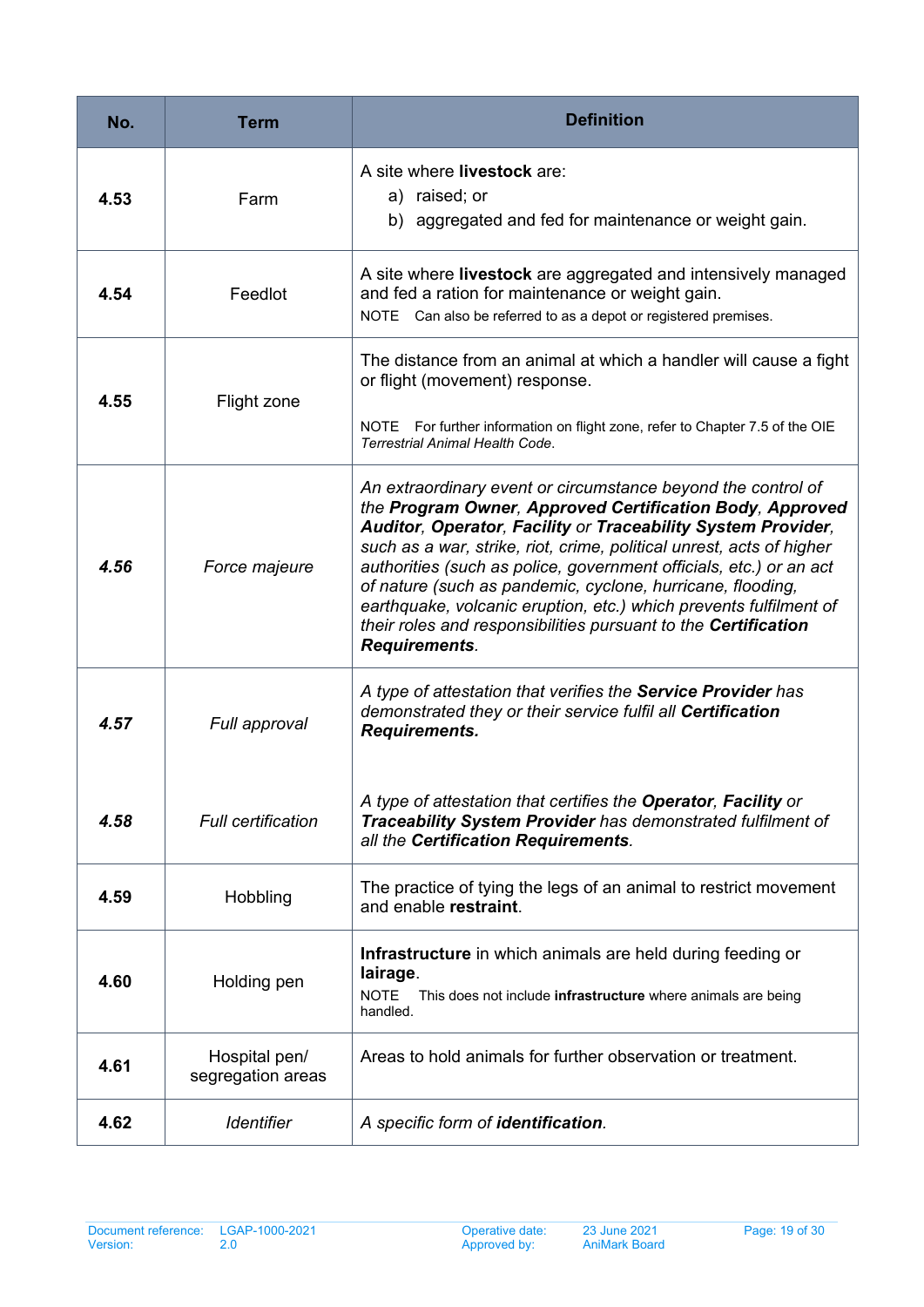| No.  | Term                                             | <b>Definition</b>                                                                                                                                                                                                                                                                                                                                                                                               |
|------|--------------------------------------------------|-----------------------------------------------------------------------------------------------------------------------------------------------------------------------------------------------------------------------------------------------------------------------------------------------------------------------------------------------------------------------------------------------------------------|
| 4.63 | Identifier <physical></physical>                 | A physical tag, marking, electronic device or other item that<br>has been applied to a number of similar animals to identify them<br>as a group.                                                                                                                                                                                                                                                                |
|      |                                                  | Methods of <b>identification</b> allowable under LGAP are detailed in<br><i>NOTE</i><br>Annex B of LGAP 1001 Livestock assurance - Requirements for animal welfare<br>and management.                                                                                                                                                                                                                           |
| 4.64 | Identification                                   | The method of identifying an animal or group of animals or the<br>fact of being identified.<br>NOTE Methods of <b>identification</b> allowable under LGAP are detailed in<br>Annex B of LGAP 1001 Livestock assurance - Requirements for animal welfare<br>and management.                                                                                                                                      |
| 4.65 | <b>Identification</b><br>documentation           | A specific form of <b>documented information</b> used to assist in<br>the identification of livestock where the group identification<br>method is used.<br><b>NOTE</b><br>Methods of <b>identification</b> , including where group identification and<br>individual identification are permitted, are detailed in Annex B of LGAP 1001<br>Livestock assurance - Requirements for animal welfare and management. |
| 4.66 | Identifier <individual<br>unique</individual<br> | A physical tag, barcode, electronic device or other item that<br>individually and uniquely identifies animals.                                                                                                                                                                                                                                                                                                  |
| 4.67 | Infrastructure                                   | Physical items that enable the activities of the Facility or<br>Operator.<br>NOTE Includes but is not limited to:<br>ramps and raceways;<br>pens and yards;<br>sheds and shelters:<br>$\overline{\phantom{m}}$<br>fields and fencing;<br>flooring and surfaces.                                                                                                                                                 |
| 4.68 | Investigation                                    | The process of gathering evidence in response to a complaint<br>or market feedback related to a suspected nonfulfillment of a<br>requirement.                                                                                                                                                                                                                                                                   |
| 4.69 | Isolation                                        | Holding animals without visual or audible contact with animals of<br>the same species.                                                                                                                                                                                                                                                                                                                          |
| 4.70 | Key data element                                 | Specific information captured, collected and stored in relation<br>to a master level event, transaction events or critical<br>movement events.                                                                                                                                                                                                                                                                  |
| 4.71 | Lairage                                          | Infrastructure that has water and feed for livestock and is used<br>to hold animals before their slaughter.                                                                                                                                                                                                                                                                                                     |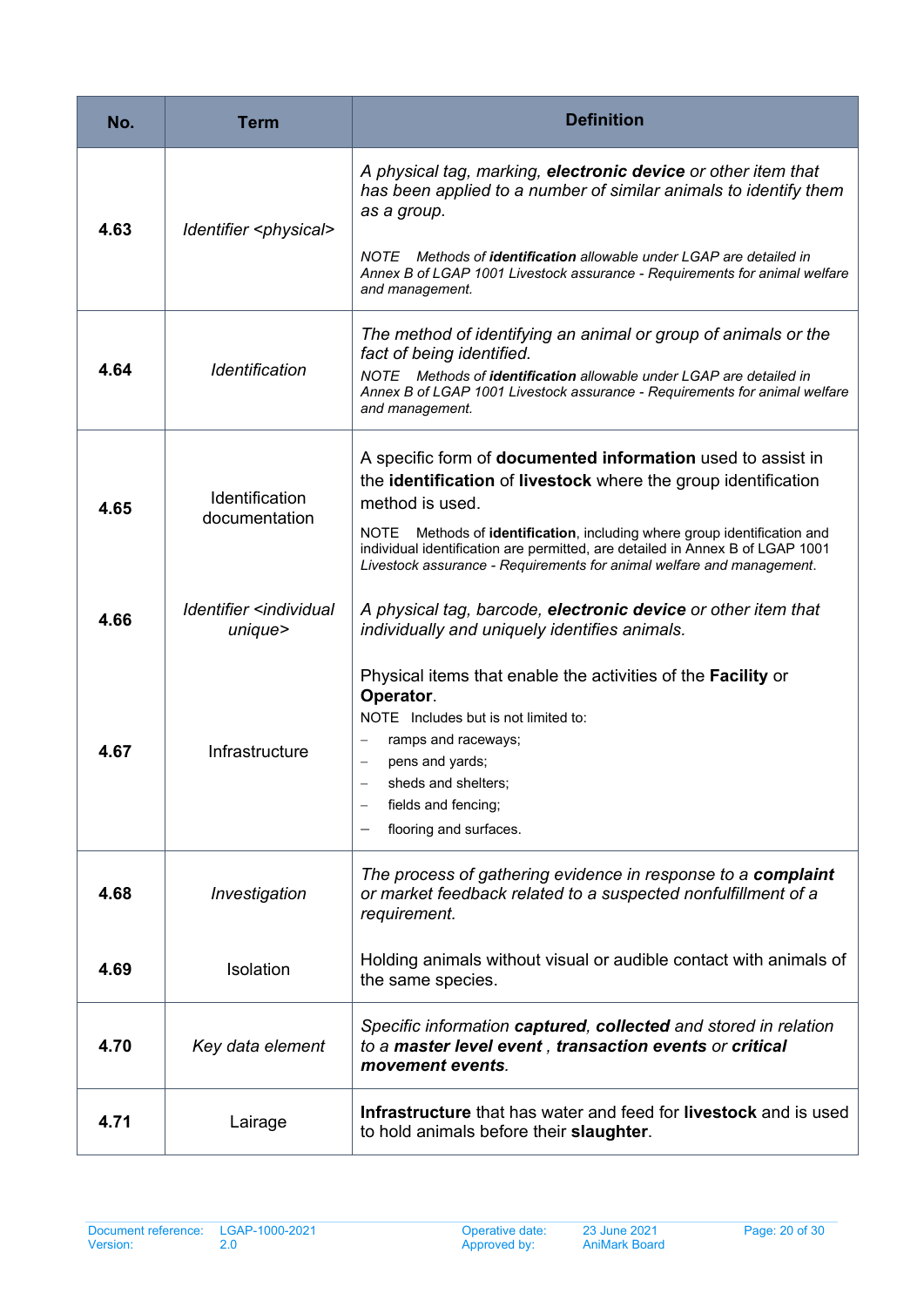| No.  | <b>Term</b>                | <b>Definition</b>                                                                                                                                                                                                                                                                                                                                                                                                                                                                                                                                                                                                                                                                                                                    |
|------|----------------------------|--------------------------------------------------------------------------------------------------------------------------------------------------------------------------------------------------------------------------------------------------------------------------------------------------------------------------------------------------------------------------------------------------------------------------------------------------------------------------------------------------------------------------------------------------------------------------------------------------------------------------------------------------------------------------------------------------------------------------------------|
| 4.72 | Lifetime                   | From the moment an animal enters an originating traceability<br><b>location</b> until its death or it becomes a breeder                                                                                                                                                                                                                                                                                                                                                                                                                                                                                                                                                                                                              |
| 4.73 | Livestock                  | Bovine (i.e. cattle), bubaline (i.e. buffalo), caprine (i.e. goats)<br>and ovine (i.e. sheep).                                                                                                                                                                                                                                                                                                                                                                                                                                                                                                                                                                                                                                       |
| 4.74 | Livestock handling<br>tool | Non-electric implement designed to encourage livestock<br>movement by making the handler appear bigger.                                                                                                                                                                                                                                                                                                                                                                                                                                                                                                                                                                                                                              |
| 4.75 | <b>LGAP</b>                | Livestock Global Assurance Program.                                                                                                                                                                                                                                                                                                                                                                                                                                                                                                                                                                                                                                                                                                  |
| 4.76 | Management system          | Set of interrelated or interacting elements of an organization to<br>establish policies and objectives and processes to achieve those<br>objectives. <sup>4</sup><br>NOTE 1 A management system can address a single discipline or several<br>disciplines.<br>NOTE 2 The system elements include the organization's structure, roles and<br>responsibilities, planning, operation, etc.<br>NOTE 3 The scope of a management system may include the whole of the<br>organization, specific and identified functions of the organization,<br>specific and identified sections of the organization, or one or more<br>functions across a group of organizations.<br>NOTE 4 A traceability system is a component of a management system. |
| 4.77 | Monitoring                 | Observation of a specified critical control point, event or<br>situation in order to verify conformity with the requirements of<br>the Certification Requirements.                                                                                                                                                                                                                                                                                                                                                                                                                                                                                                                                                                   |
| 4.78 | Monitoring data            | A recorded count or measurement of the results of monitoring.                                                                                                                                                                                                                                                                                                                                                                                                                                                                                                                                                                                                                                                                        |
| 4.79 | Nonconformity              | Nonfulfillment of a requirement or failure to demonstrate<br>fulfilment of a requirement.                                                                                                                                                                                                                                                                                                                                                                                                                                                                                                                                                                                                                                            |
| 4.80 | Not approved (status)      | The status given to a Service Provider that it has not achieved<br>approval under LGAP.                                                                                                                                                                                                                                                                                                                                                                                                                                                                                                                                                                                                                                              |
| 4.81 | Not certified (status)     | The status given to an Operator, Facility or Traceability<br>System Provider that has not achieved certification under<br><b>LGAP, within the AniMark IT CS.</b>                                                                                                                                                                                                                                                                                                                                                                                                                                                                                                                                                                     |
| 4.82 | Nowhere to go              | No space in which to move.<br><b>EXAMPLES</b><br>the race is full and animals have other individuals immediately in front of<br>them but no exit;<br>an obstruction is blocking the path and causing animals to stop.                                                                                                                                                                                                                                                                                                                                                                                                                                                                                                                |

<span id="page-20-1"></span><span id="page-20-0"></span><sup>4</sup> International Organization for Standardization (ISO) and the International Electrotechnical Commission (IEC) (2012), *ISO/IEC Directives*, ISO Supplement, Appendix 3 (3rd Edition)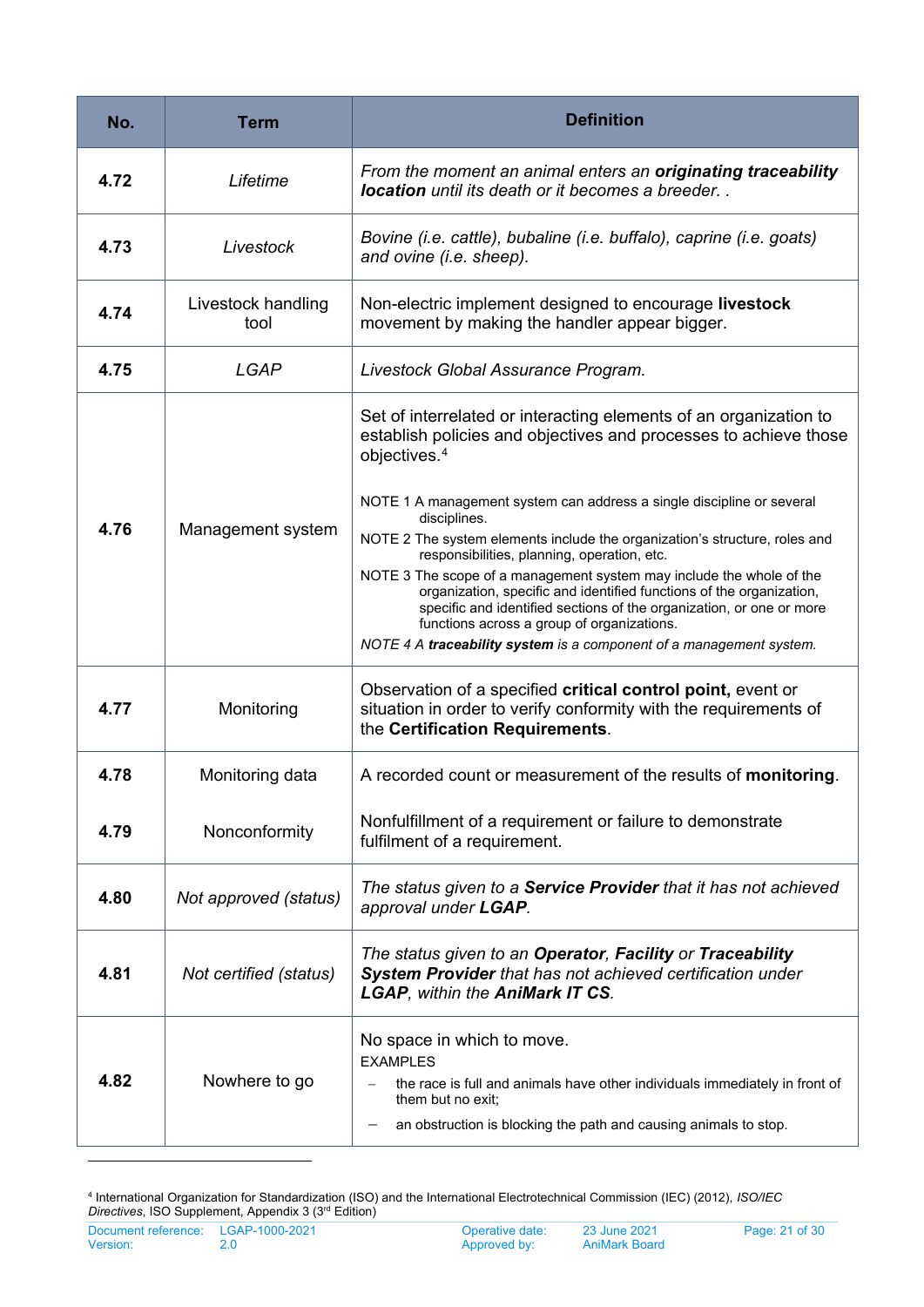| No.  | Term                         | <b>Definition</b>                                                                                                                                                                                                                                                                                                                                                                                                                                                                                                                           |
|------|------------------------------|---------------------------------------------------------------------------------------------------------------------------------------------------------------------------------------------------------------------------------------------------------------------------------------------------------------------------------------------------------------------------------------------------------------------------------------------------------------------------------------------------------------------------------------------|
| 4.83 | Operator                     | A legal entity involved in the exportation (Exporter) or<br>importation (Importer) of livestock.                                                                                                                                                                                                                                                                                                                                                                                                                                            |
| 4.84 | Pressure                     | The process of moving into an animal's flight zone (applying<br>pressure) and then out of the flight zone (releasing pressure) to<br>encourage movement.                                                                                                                                                                                                                                                                                                                                                                                    |
| 4.85 | Preventive action            | Action to eliminate the cause of a potential nonconformity. <sup>5</sup>                                                                                                                                                                                                                                                                                                                                                                                                                                                                    |
| 4.86 | <b>Primary purpose</b>       | The main function of the traceability system, the reason it<br>exists.                                                                                                                                                                                                                                                                                                                                                                                                                                                                      |
| 4.87 | Program                      | Livestock Global Assurance Program (LGAP).                                                                                                                                                                                                                                                                                                                                                                                                                                                                                                  |
| 4.88 | Program Owner                | AniMark Limited, ABN 28 627 096 691                                                                                                                                                                                                                                                                                                                                                                                                                                                                                                         |
| 4.89 | Program participants         | Participants involved in the operation of LGAP, as provide din<br>the Certification Rules.<br><b>EXAMPLES</b><br>the Program Owner;<br><b>Approved Certification Bodies;</b><br><b>Approved Auditors;</b><br>$\qquad \qquad -$<br>Traceability System Providers;<br>Applicants;<br>$\qquad \qquad -$<br><b>Certified Operators; and</b><br><b>Certified Facilities.</b>                                                                                                                                                                     |
| 4.90 | Provisional approval         | A type of attestation that verifies that a Service Provider has<br>demonstrated fulfilment of some of the relevant Certification<br><b>Requirements.</b>                                                                                                                                                                                                                                                                                                                                                                                    |
| 4.91 | Provisional<br>certification | A type of attestation that certifies that the Operator, Facility,<br>Traceability System or Traceability Service has demonstrated<br>fulfilment of some of the Certification Requirements.<br>NOTE Provisional certification may be given to Operators and Facilities that<br>have not yet managed livestock but appear to be ready to do this in<br>accordance with the Certification Requirements. Such Operators and<br>Facilities are further assessed for full certification when their first group of<br><b>livestock</b> is managed. |

<span id="page-21-0"></span><sup>5</sup> International Organization for Standardization (ISO) and the International Electrotechnical Commission (IEC) (2012). *ISO/IEC Directives*, ISO Supplement, Appendix 3 (3rd Edition)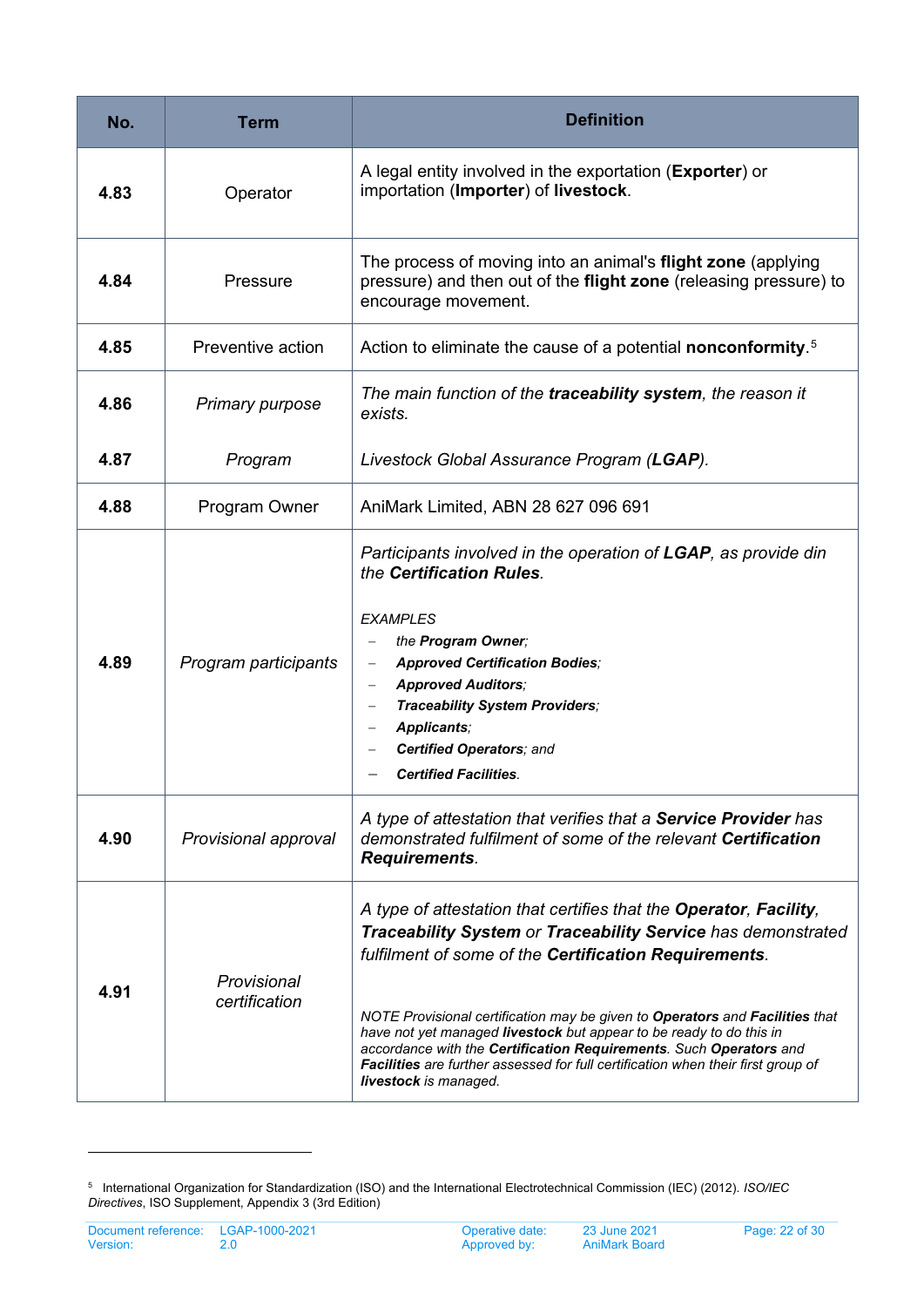| No.   | <b>Term</b>      | <b>Definition</b>                                                                                                                                                                                                                                                                            |
|-------|------------------|----------------------------------------------------------------------------------------------------------------------------------------------------------------------------------------------------------------------------------------------------------------------------------------------|
| 4.92  | Reconciliation   | To check against another for accuracy and consistency.                                                                                                                                                                                                                                       |
| 4.93  | Recumbency       | The state of lying on the side (lateral recumbency) or on the<br>sternum.                                                                                                                                                                                                                    |
| 4.94  | Register         | A record containing regular entries of items and details which<br>can be used to accept, store and transmit information.<br>EXAMPLE Databases are a form of register.                                                                                                                        |
| 4.95  | Restraint        | Positioning the animal for <b>animal husbandry</b> , management,<br>stunning or slaughter.                                                                                                                                                                                                   |
| 4.96  | Reuse            | The process of collecting, recovering, accounting for and<br>disinfecting used components (separately or as a whole) in<br>identifiers and reissuing them for the same purpose.                                                                                                              |
| 4.97  | Secure           | Appropriate protections and controls to minimise the risk of,<br>where relevant:<br>loss of confidentiality;<br><i>improper use;</i><br>$\overline{\phantom{m}}$<br>loss of integrity;<br>unauthorised access;<br>unauthorized changes;<br>predation;<br>escape; and<br>theft.               |
| 4.98  | Segregation      | The separation of livestock either by holding them physically<br>separate or having them present on site at different times.<br><b>NOTE</b><br>Separation does not imply isolation.                                                                                                          |
| 4.99  | Service Provider | An entity or individual that provides services to <b>Program</b><br>participants.                                                                                                                                                                                                            |
| 4.100 | <b>Site</b>      | Geographical location of the operation of an Operator or a<br><b>Facility.</b><br>NOTE 1 An Operator or a Facility may have operations at one or more sites.<br>NOTE 2 Geographical location may be identified through global positioning<br>system coordinates (GPS), street addresses etc. |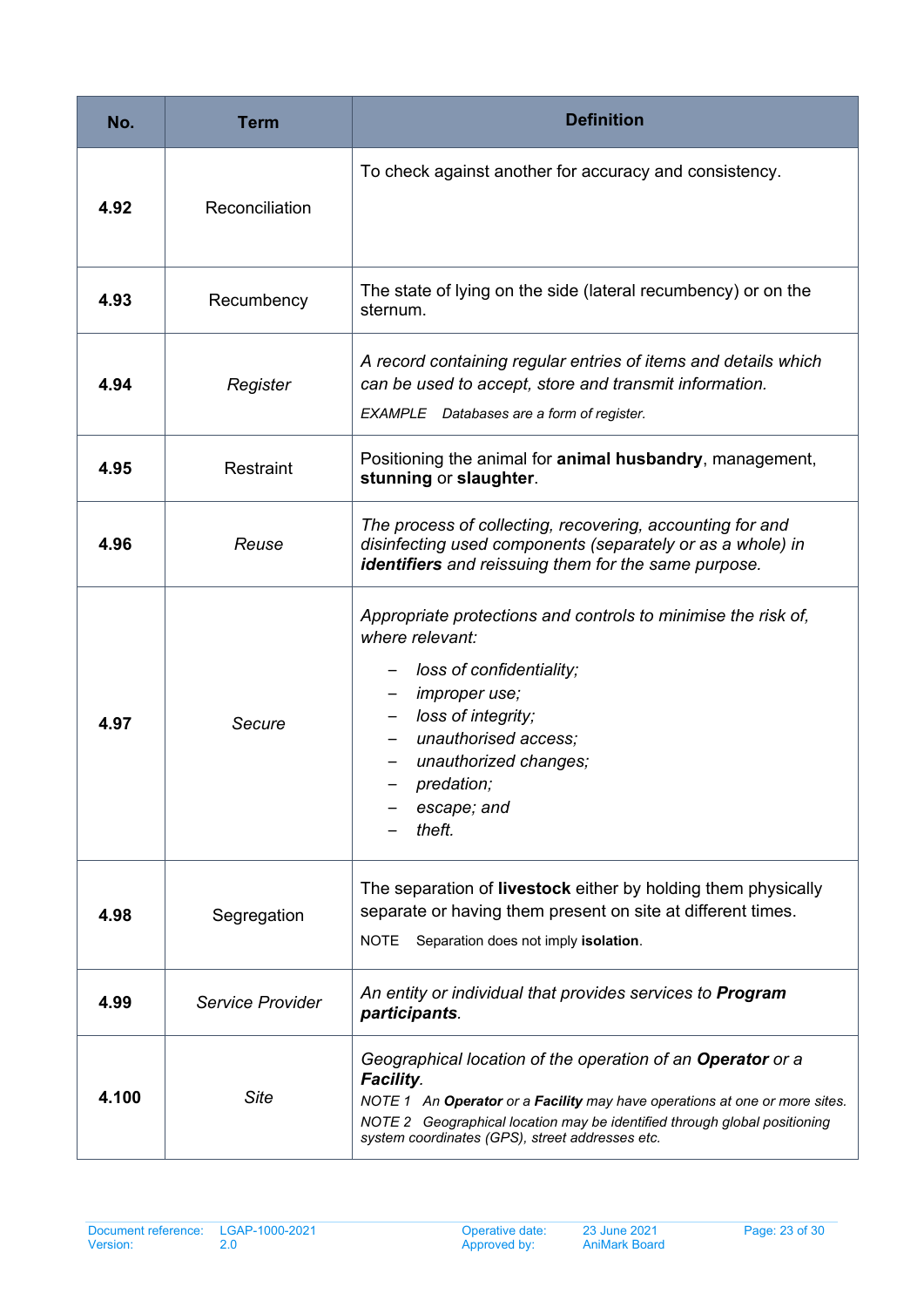| No.   | Term                                              | <b>Definition</b>                                                                                                                                                                                                                                                                                                                               |
|-------|---------------------------------------------------|-------------------------------------------------------------------------------------------------------------------------------------------------------------------------------------------------------------------------------------------------------------------------------------------------------------------------------------------------|
| 4.101 | Slaughter                                         | Process of bleeding (throat cut or thoracic stick) to cause death<br>of the animal.<br>NOTE Also may be referred to as sticking, bleeding or exsanguination.                                                                                                                                                                                    |
| 4.102 | Slip                                              | Loss of footing resulting in part of the limb (e.g. knee or hock)<br>making contract with the ground. <sup>6</sup>                                                                                                                                                                                                                              |
| 4.103 | Specified supply chain                            | The individual supply chain from which specific livestock are<br>sourced from and moved through.                                                                                                                                                                                                                                                |
| 4.104 | Static visual imagery                             | A specific form of documented information relating to an<br>electronic visual image that does not move.<br><b>EXAMPLES</b><br>digital photographs;<br>digital images taken from a computer screen;<br>digital copies of still frames taken from video surveillance footage (4.86);<br>or<br>electronic files containing imagery such as a .pdf. |
| 4.105 | Stunning                                          | Practice of rendering an animal unconscious and insensible to<br>pain.                                                                                                                                                                                                                                                                          |
| 4.106 | Supply chain                                      | The network of Operators and Facilities involved in moving<br>livestock from supplier to customer.                                                                                                                                                                                                                                              |
| 4.107 | <b>Supply Chain</b><br><b>Traceability System</b> | A system providing traceability from the originating master<br>level event to the end of its lifetime.                                                                                                                                                                                                                                          |
| 4.108 | Suspended                                         | The loss of the right to use certification or approval for a<br>specified time.                                                                                                                                                                                                                                                                 |
| 4.109 | Suspended (status)                                | The status given to a <b>Certified Entity</b> that has had their<br>certification suspended, within the AniMark IT CS.                                                                                                                                                                                                                          |
| 4.110 | Suspended<br>(Voluntary) (status)                 | The status given to a <b>Certified Entity</b> that has voluntarily<br>suspended their certification, within the AniMark IT CS.                                                                                                                                                                                                                  |
| 4.111 | Surveillance                                      | The systematic iteration of audit and evaluation activities as a<br>basis for maintaining the validity of certification.                                                                                                                                                                                                                        |

<span id="page-23-0"></span><sup>6</sup> Temple Grandin and American Meat Institute Animal Welfare Committee (2012). *AMI Foundation Animal Care and Handling Guidelines & Audit Guide*, August 2012. Certified and Accredited by the Professional Animal Auditor Certification Organization.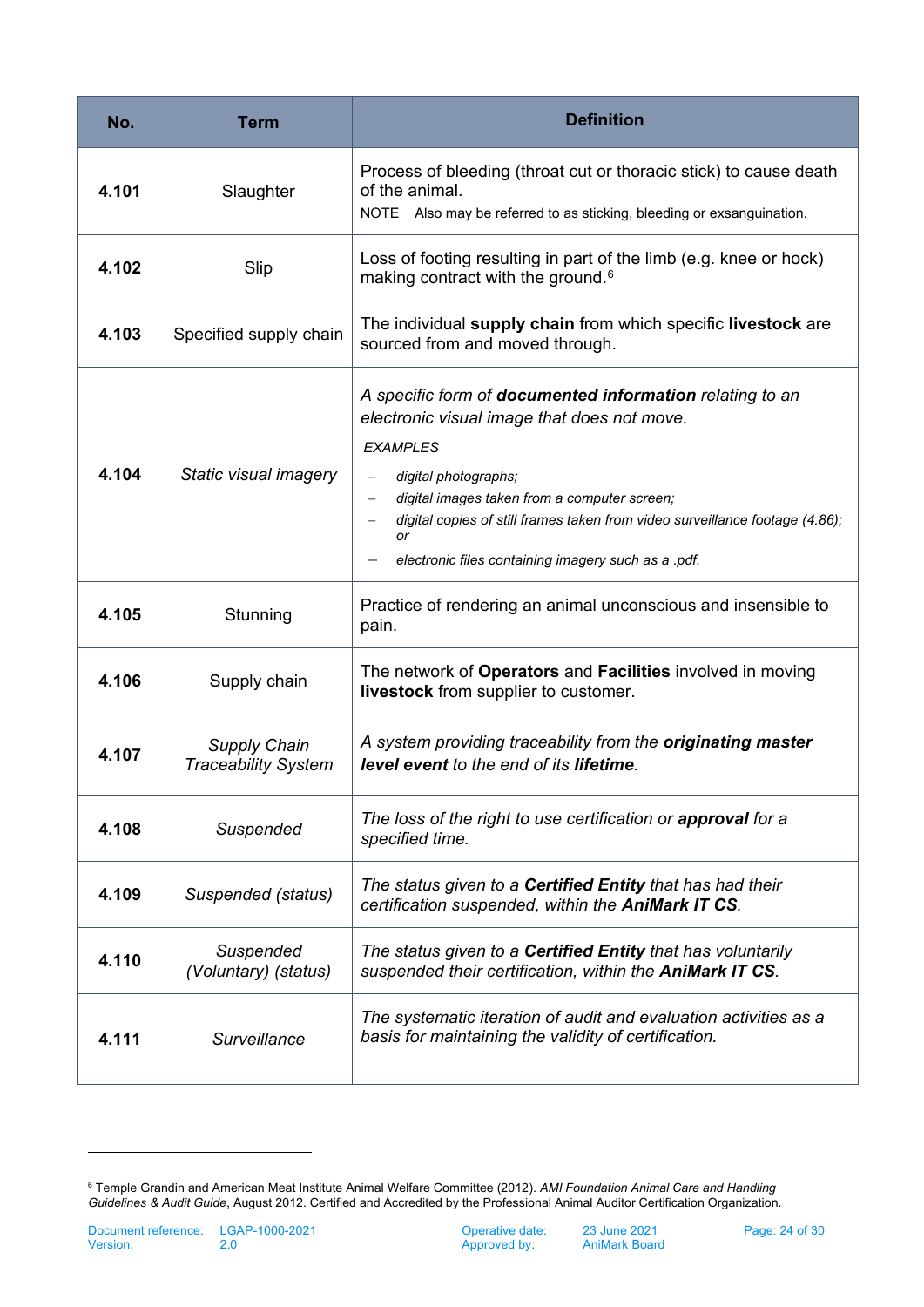| No.   | Term                                                        | <b>Definition</b>                                                                                                                                                                                                                                                                                                                                                                                                                                                                                           |
|-------|-------------------------------------------------------------|-------------------------------------------------------------------------------------------------------------------------------------------------------------------------------------------------------------------------------------------------------------------------------------------------------------------------------------------------------------------------------------------------------------------------------------------------------------------------------------------------------------|
| 4.112 | Target                                                      | A specified measure that must be achieved to fulfil a<br>requirement and that is evaluated based on monitoring data.<br>NOTE Targets may be specified:<br>in the Certification Requirements;<br>by the Program Owner; or<br>$\qquad \qquad -$                                                                                                                                                                                                                                                               |
| 4.113 | Top management                                              | by the Facility, Operator or Traceability System Provider.<br>Person or group of people who directs and controls a <b>Facility</b> ,<br>Operator or Traceability System Provider at the highest level. 7<br>NOTE 1 Top management has the power to delegate authority and provide<br>resources within the organization.<br>NOTE 2 If the scope of the management system covers only part of an<br>organization then top management refers to those who direct and control that<br>part of the organization. |
| 4.114 | Traceability                                                | Ability to identify animals and monitor and track their movement.                                                                                                                                                                                                                                                                                                                                                                                                                                           |
| 4.115 | Traceability<br><external></external>                       | Documented information exchanged between Operators and<br>Facilities to achieve traceability.<br>EXAMPLE tallies and monitoring data related to animal identification and<br>recording of movement and associated business processes and procedures.                                                                                                                                                                                                                                                        |
| 4.116 | Traceability <internal></internal>                          | Documented information of a proprietary nature that allows a<br>Facility or Operator to achieve traceability within its own<br>operations.                                                                                                                                                                                                                                                                                                                                                                  |
| 4.117 | Traceability data                                           | Details, especially facts or numbers, collected to be examined<br>and considered and used in relation to a master level event,<br>transaction events, critical movement events and key data<br>elements.                                                                                                                                                                                                                                                                                                    |
| 4.118 | <b>Traceability location</b>                                | Geographical location where animals are kept, reared, housed,<br>gathered or temporarily handled.<br><b>NOTE 1</b><br>A traceability location will typically be a Facility or Operator's site.<br>NOTE <sub>2</sub><br>Can also be referred to as premises, establishment, holding or<br>site.                                                                                                                                                                                                              |
| 4.119 | <b>Traceability location</b><br><originating></originating> | The traceability location where the animal or group of animals<br>enters the supply chain.<br><i>NOTE</i><br>This can include location of birth or importation.                                                                                                                                                                                                                                                                                                                                             |

<span id="page-24-0"></span><sup>7</sup> International Organization for Standardization (ISO) and the International Electrotechnical Commission (IEC) (2012). *ISO/IEC Directives*, ISO Supplement, Appendix 3 (3rd Edition)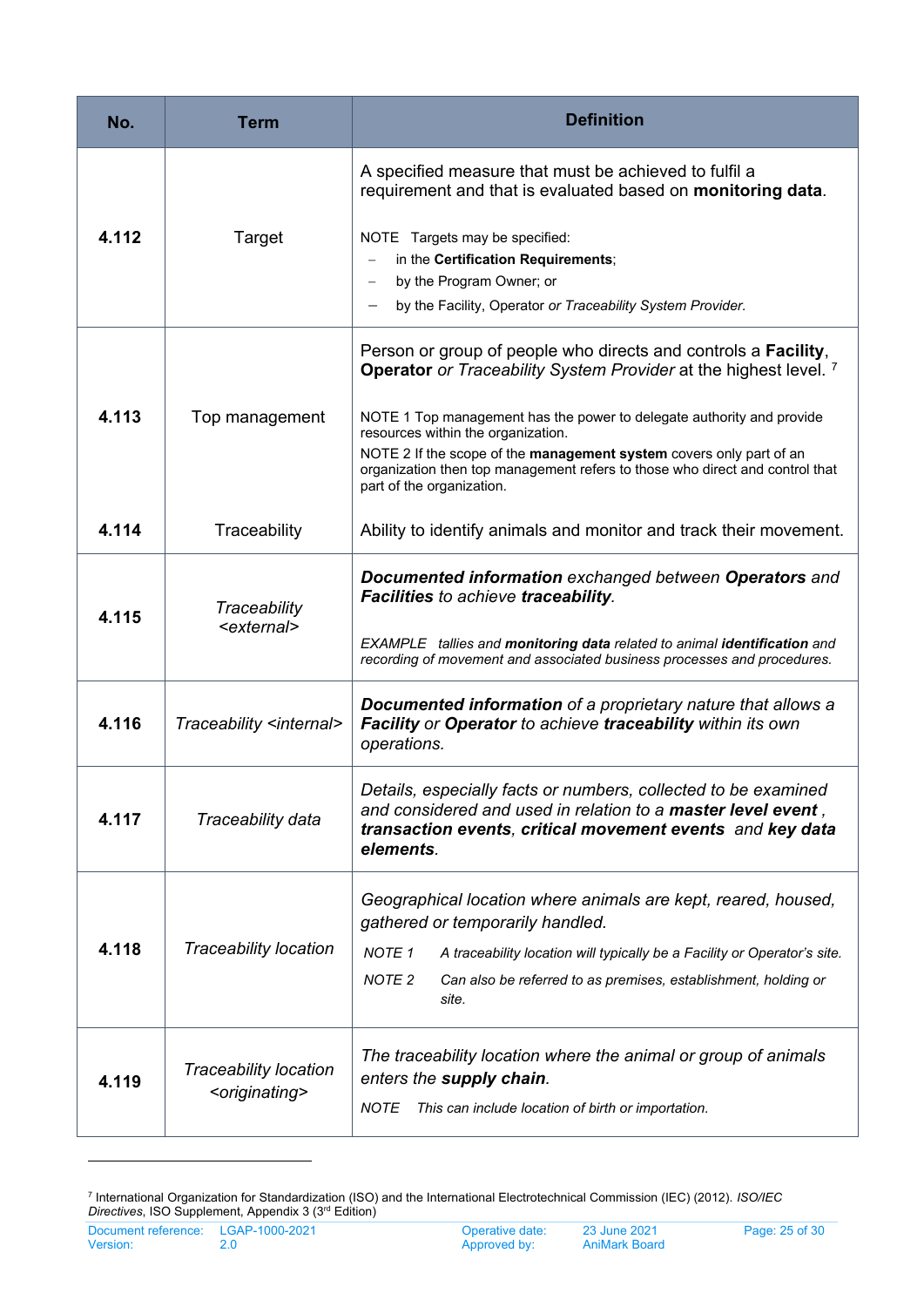| No.   | Term                                   | <b>Definition</b>                                                                                                                                                                                                                                                                                                                             |
|-------|----------------------------------------|-----------------------------------------------------------------------------------------------------------------------------------------------------------------------------------------------------------------------------------------------------------------------------------------------------------------------------------------------|
| 4.120 | Traceability party                     | The entity that has either ownership or physical custody of the<br>individual animal or group of animals at a traceability location<br>and as they move between traceability locations.<br><b>NOTE</b><br>Types of traceability parties can include Operators or Facilities.                                                                  |
| 4.121 | <b>Traceability services</b>           | Activities performed and resources provided by a Traceability<br>System Provider that enable traceability in place of a Facility<br>or Operator performing those activities or providing those<br>resources.<br>Traceability services are usually provided by a Traceability System<br>NOTE<br>Provider in addition to a traceability system. |
| 4.122 | Traceability system                    | A group of interacting and interrelated items, rules, processes<br>and parts forming a unified whole to achieve the primary<br>purpose.                                                                                                                                                                                                       |
| 4.123 | <b>Traceability System</b><br>Provider | The entity providing the traceability system, including its<br>personnel, agents and representatives.                                                                                                                                                                                                                                         |
| 4.124 | User                                   | An individual person who uses the traceability system.<br><b>NOTE</b><br>Typically a user will include personnel of the Traceability System<br>Provider, Facilities and Operators but can include others.                                                                                                                                     |
| 4.125 | User group                             | Category of users.                                                                                                                                                                                                                                                                                                                            |
| 4.126 | <b>Under evaluation</b><br>(status)    | The status given to an Applicant whose application is currently<br>being considered for certification within the AniMark IT CS                                                                                                                                                                                                                |
| 4.127 | Veterinarian                           | A person qualified in veterinary medicine or veterinary science<br>and recognized by the relevant authority.<br><b>NOTE</b><br>Relevant authorities vary between jurisdictions and may be the<br>relevant government agency or a professional association.                                                                                    |
| 4.128 | Veterinary guidance                    | Recommendation or supervision by a veterinarian.                                                                                                                                                                                                                                                                                              |
| 4.129 | Video surveillance                     | Use of video cameras to monitor and record an animal, a group<br>of animals or a place.<br><b>EXAMPLE</b><br>self-contained surveillance systems such as closed-circuit television<br>$(CCTV)$ ;<br>devices with video cameras such as smartphones; and<br>individual video camera units which record directly to a memory card.              |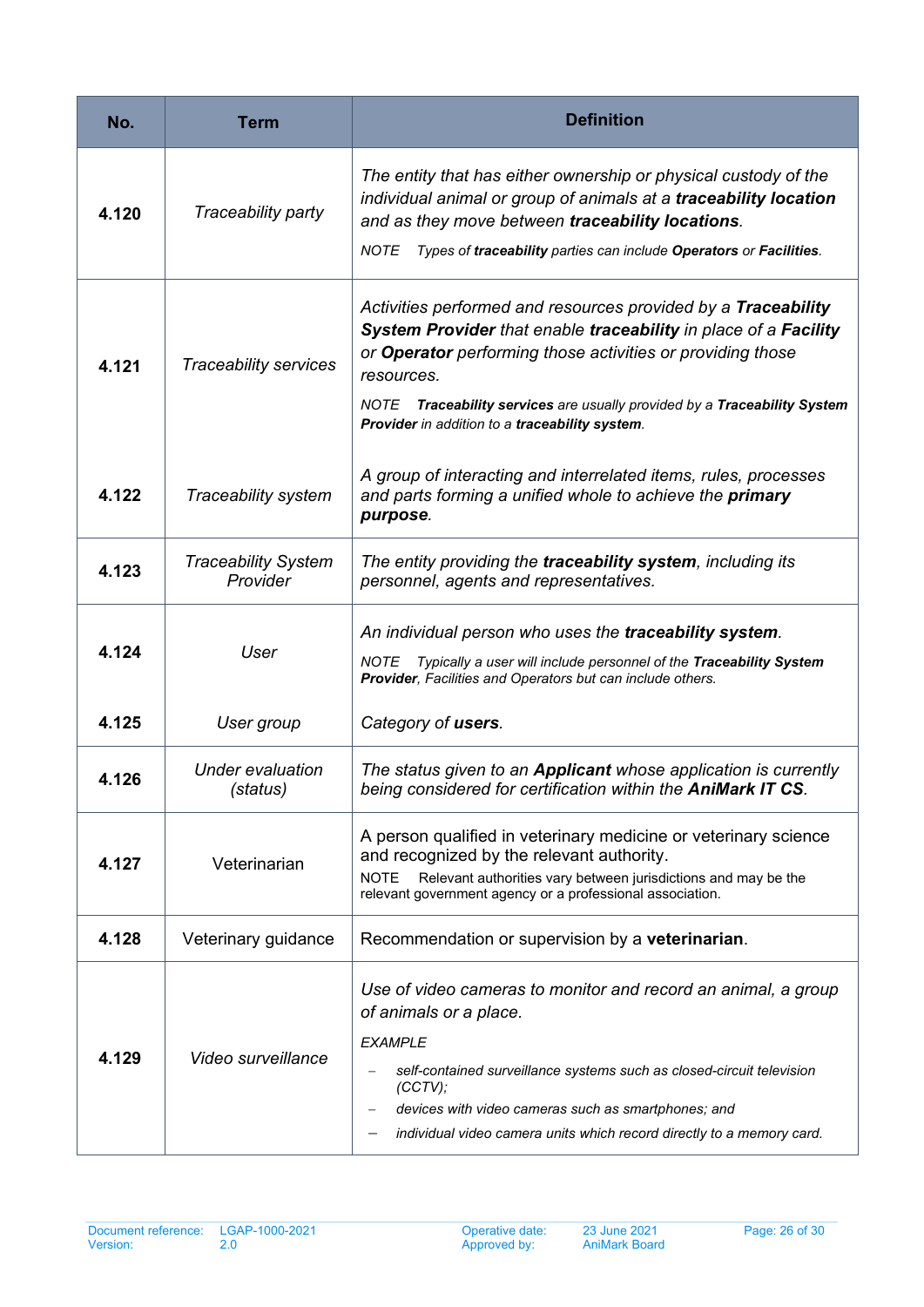<span id="page-26-0"></span>

| No.   | <b>Term</b>                       | <b>Definition</b>                                                                                                                                                                                           |
|-------|-----------------------------------|-------------------------------------------------------------------------------------------------------------------------------------------------------------------------------------------------------------|
| 4.130 | Video surveillance<br>footage     | A specific form of documented information relating to the<br>electronic recording produced by video surveillance.<br>Video surveillance footage does not include digital copies of still<br>NOTE            |
|       |                                   | frames taken from the recording, these are considered static visual imagery.                                                                                                                                |
| 4.131 | Visual information                | A specific form of documented information used as supporting<br>evidence.                                                                                                                                   |
| 4.132 | Vocalization                      | An audible sound (bawl, low or bellow) from bovine (i.e. cattle) in<br>response to direct handling or restraint.                                                                                            |
| 4.133 | Withdrawn                         | The permanent loss of certification or approval.                                                                                                                                                            |
| 4.134 | Withdrawn (status)                | The status given to a <b>Certified Entity</b> that has had their<br>certification withdrawn, within the AniMark IT CS.                                                                                      |
| 4.135 | Withdrawn (Voluntary)<br>(status) | The status given to a <b>Certified Entity</b> that has voluntarily<br>withdrawn their certification, within the AniMark IT CS.                                                                              |
| 4.136 | Withholding period<br>(WHP)       | The minimum period of time that must lapse between the last<br>application (including through the feeding of treated feed) of a<br>substance to an agricultural commodity and the use of that<br>commodity. |
|       |                                   | NOTE 1 Substances may be veterinary chemicals (e.g. parasite treatments)<br>as well as agricultural chemicals (e.g. herbicides).                                                                            |
|       |                                   | NOTE 2 An agricultural commodity may include crops, pastures, livestock,<br>dairy products, meat and wool.                                                                                                  |
|       |                                   | NOTE 3 Use may include collection, harvesting, cutting, selling, slaughtering,<br>feeding or use for human consumption or recreation.                                                                       |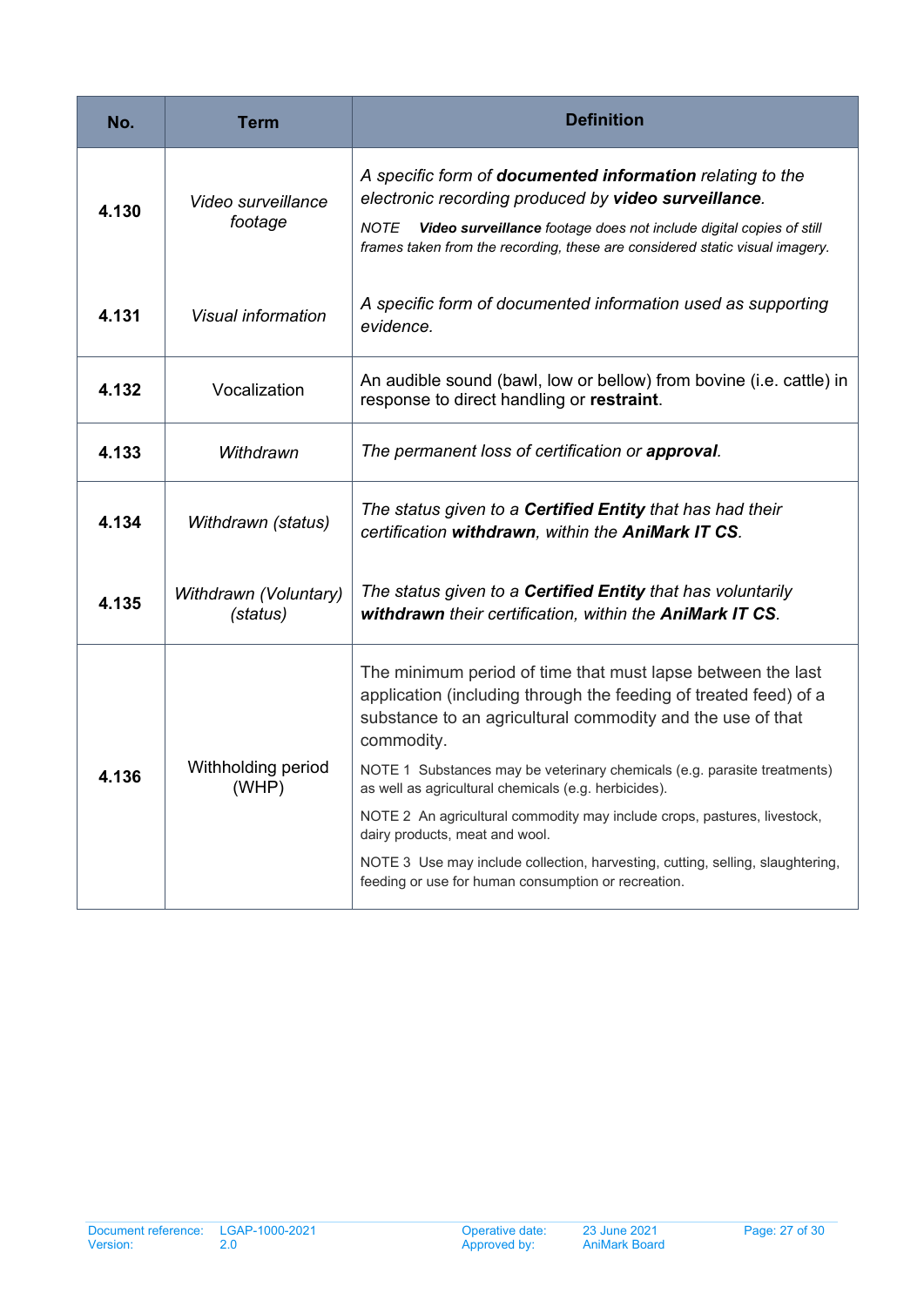## <span id="page-27-0"></span>**5 Bibliography**

Animal Health Australia. *Australian Animal Welfare Standards and Guidelines for the Welfare of Animals.* Canberra, Australia.

AssureWel. Beef Cattle Assessment Protocol.

AssureWel. Sheep Assessment Protocol.

AUS-MEAT (2014). *National Feedlot Accreditation Scheme Handbook: Rules and standards of accreditation*, April edition (as amended). Available from www.ausmeat.com.au/nfas/standards/default.html.

Australian Government Department of Agriculture (2011). *Guidance on Meeting OIE Code Animal Welfare Outcomes for Cattle and Buffalo*, Version 2.2, 20 August.

Australian Government Department of Agriculture (2011). *Guidance on Meeting OIE Code Animal Welfare Outcomes for Sheep and Goats*, version 3.3, 21 August.

Australian Government Department of Agriculture. *ESCAS Animal Welfare Standard.*

Australian Government Department of Agriculture. *ESCAS* Audit Guidance.

Australian Government Department of Agriculture. *ESCAS Control and Traceability Standard for Vietnam.*

Australian Government Department of Agriculture. *ESCAS Export Advisory Notices.*

Australian Meat Industry Council (2009). *Industry Animal Welfare Standards: Livestock processing establishments preparing animals for human consumption*, Second edition. Available from www.amic.org.au.

Australian Government Department of Industry, Innovation, Science, Research and Tertiary (2010). *Australian Recognized Unit of Competence MTMP2010A - Apply animal welfare and handling requirements* (Release 1).

Council of the European Union (2009). *Council Regulation (EC) No 1099/2009 of 24 September 2009 on the protection of animals at the time of killing*, Official Journal of the European Union.

Food and Agriculture Organization of the United Nations (FAO). *Animal production and health guidelines - development of integrated multipurpose animal recording systems.*

GLOBAL G.A.P. (2013). *Integrated Farm Assurance - All farm base/Livestock base/Cattle and sheep, control points and compliance criteria*, Edition 4.0.

Grandin T, American Meat Institute Animal Welfare Committee (2012). AMI *Foundation Animal Care and Handling Guidelines & Audit Guide*, August, Certified and Accredited by the Professional Animal Auditor Certification Organization.

Grandin, T (2010) *Review: Auditing animal welfare at slaughter plants*. Meat Science (86) 56-65

International Committee for Animal Recording (ICAR). *ICAR Recording Guidelines*.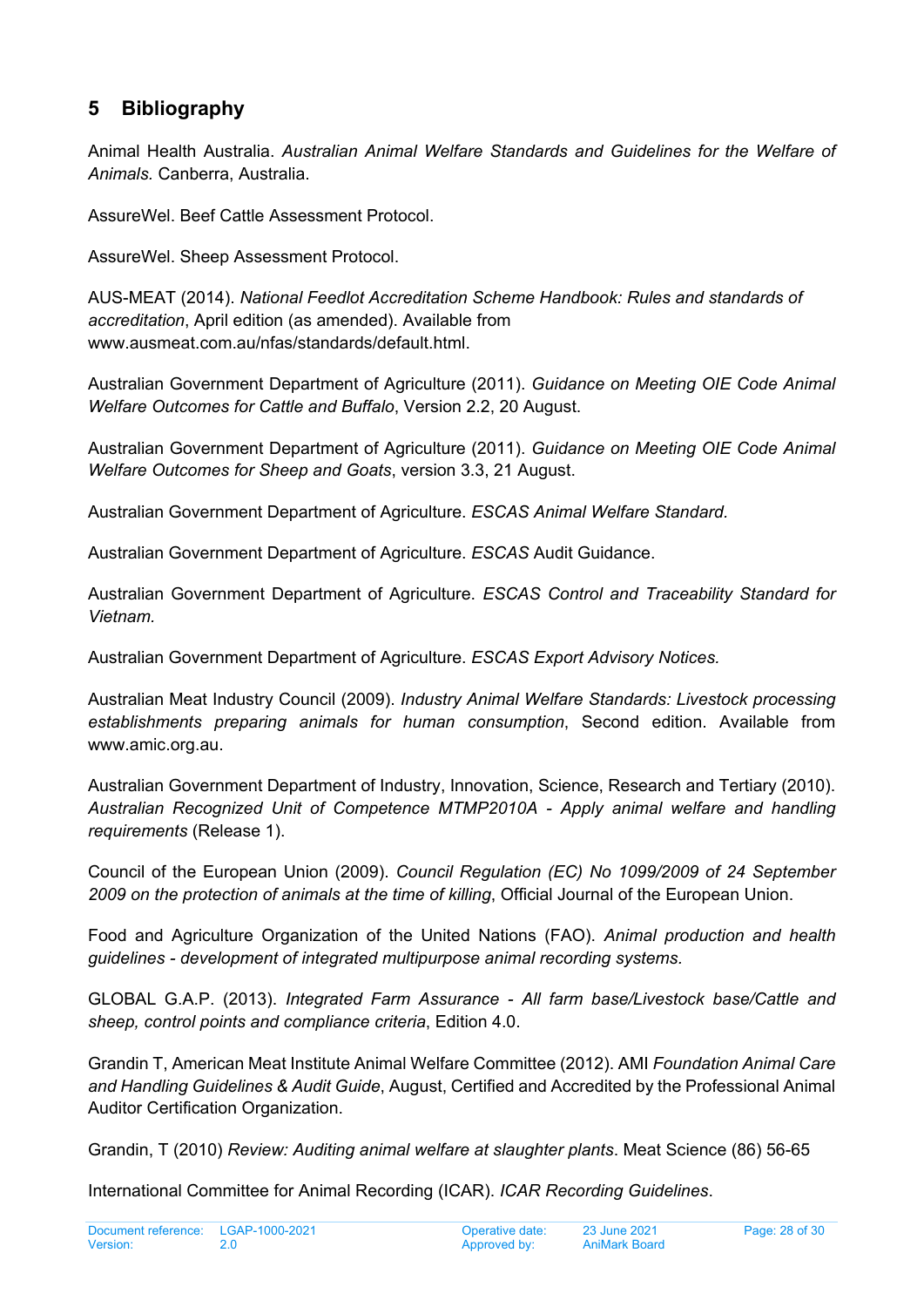International Organization for Standardization (ISO) (2015). *ISO 9000:2015 Quality management systems -- Fundamentals and vocabulary*.

International Organization for Standardization (ISO) (2015). *ISO 9001:2015 - Quality management systems - Requirements*.

International Organization for Standardization (ISO) (1996) *ISO 11784:1996 Radio frequency identification of animals — Code structure*

International Organization for Standardization (ISO) (1996) *ISO 11785:1996 Radio frequency identification of animals — Technical concept*

International Organization for Standardization (ISO) (2017) *ISO 24631-1:2017 Radiofrequency identification of animals — Part 1: Evaluation of conformance of RFID transponders with ISO 11784 and ISO 11785 (including granting and use of a manufacturer code)*

International Organization for Standardization (ISO) (2017) *ISO 24631-2:2017 Radiofrequency identification of animals — Part 2: Evaluation of conformance of RFID transceivers with ISO 11784 and ISO 11785*

International Organization for Standardization (ISO) (2017) *ISO 24631-3:2017 Radiofrequency identification of animals — Part 3: Evaluation of performance of RFID transponders conforming with ISO 11784 and ISO 11785*

International Organization for Standardization (ISO) (2017) *ISO 24631-4:2017 Radiofrequency identification of animals — Part 4: Evaluation of performance of RFID transceivers conforming with ISO 11784 and ISO 11785*

International Organization for Standardization (ISO) (2014) *ISO 24631-5:2014 Radiofrequency identification of animals — Part 5: Procedure for testing the capability of RFID transceivers of reading ISO 11784 and ISO 11785 transponders*

International Organization for Standardization (ISO) (2011) *ISO 24631-6:2011 Radiofrequency identification of animals — Part 6: Representation of animal identification information (visual display/data transfer)*

International Organization for Standardization (ISO) (2012) *ISO 24631-7:2012 Radiofrequency identification of animals — Part 7: Synchronization of ISO 11785 identification systems*

International Organization for Standardization (ISO). *ISO/TS 34700 - Animal welfare management - General requirements and guidance for organizations in the food supply chain*.

International Organization for Standardization (ISO) and the International Electrotechnical Commission (IEC) (2012). *ISO/IEC 17065:2012 - Conformity assessment -- Requirements for bodies certifying products, processes and services*.

International Organization for Standardization (ISO) and the International Electrotechnical Commission (IEC) (2012). *ISO/IEC 31000:2009 - Risk management – Principles and guidelines.*

International Organization for Standardization (ISO) and the International Electrotechnical Commission (IEC) (2012). *ISO/IEC Directives*, ISO Supplement, Appendix 3 (3rd Edition)